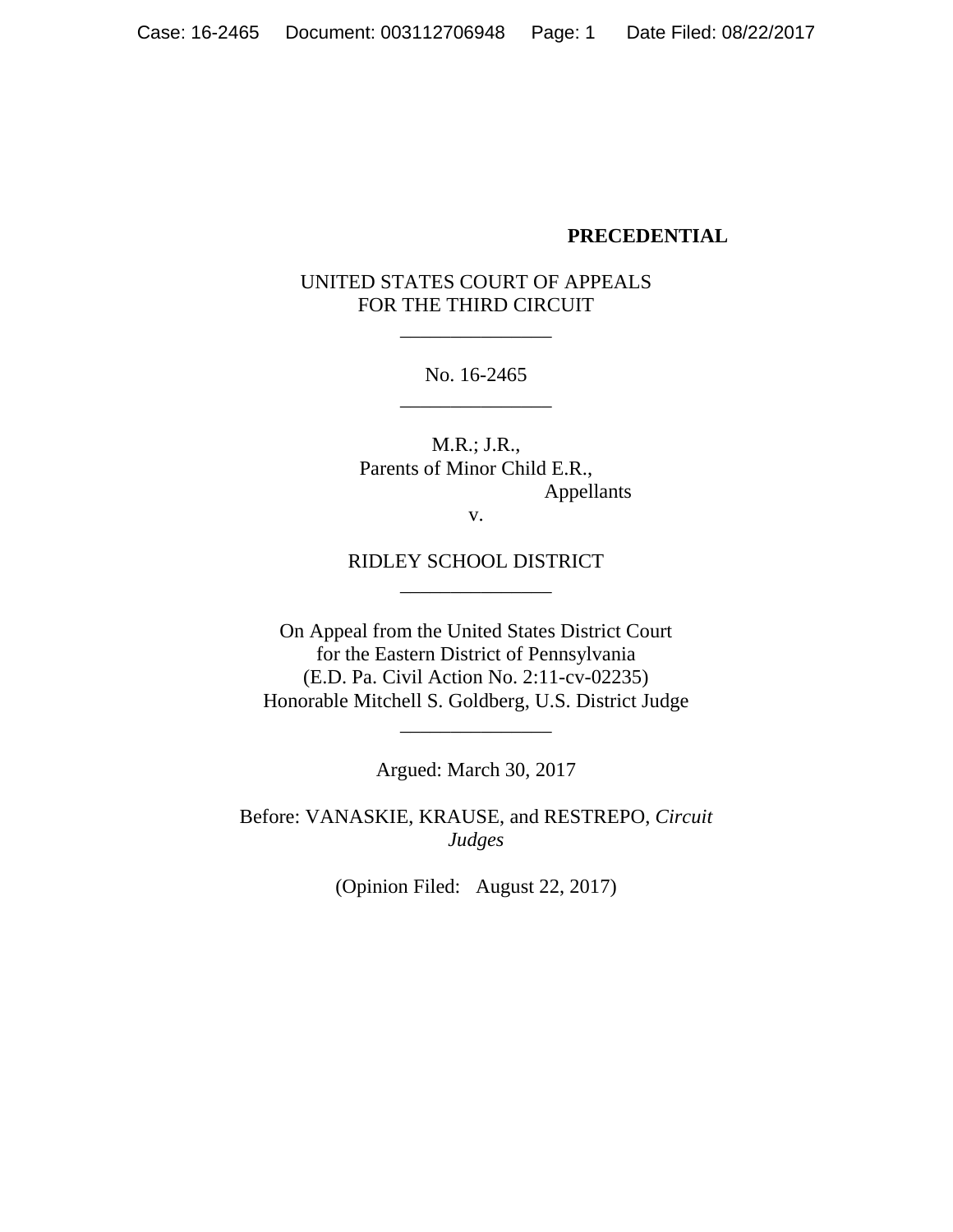Alan L. Yatvin (Argued) Popper & Yatvin 230 South Broad Street, Suite 503 Philadelphia, PA 19102

*Attorney for Plaintiff-Appellants M.R. and J.R.*

John Francis X. Reilly (Argued) 230 North Monroe Street Media, PA 19063

*Attorney for Defendant-Appellee Ridley School District*

### OPINION OF THE COURT \_\_\_\_\_\_\_\_\_\_\_\_\_\_\_

\_\_\_\_\_\_\_\_\_\_\_\_\_\_\_

KRAUSE, *Circuit Judge*.

Under the Individuals with Disabilities Education Act, a parent of a child with a disability can bring administrative and judicial proceedings to challenge a school district's alleged violations of the Act, and, if the parent emerges as "a prevailing party," the parent is then eligible for an award of attorneys' fees. 20 U.S.C.  $\S$  1415(i)(3)(B). This case presents the question whether a fee award is available to parents who, after unsuccessfully challenging a school district's proposed educational placement for their child, later obtain a court order requiring the school district to reimburse them for the costs of the child's "stay put" placement—the "then-current educational placement" in which the Act permitted the child to remain while administrative and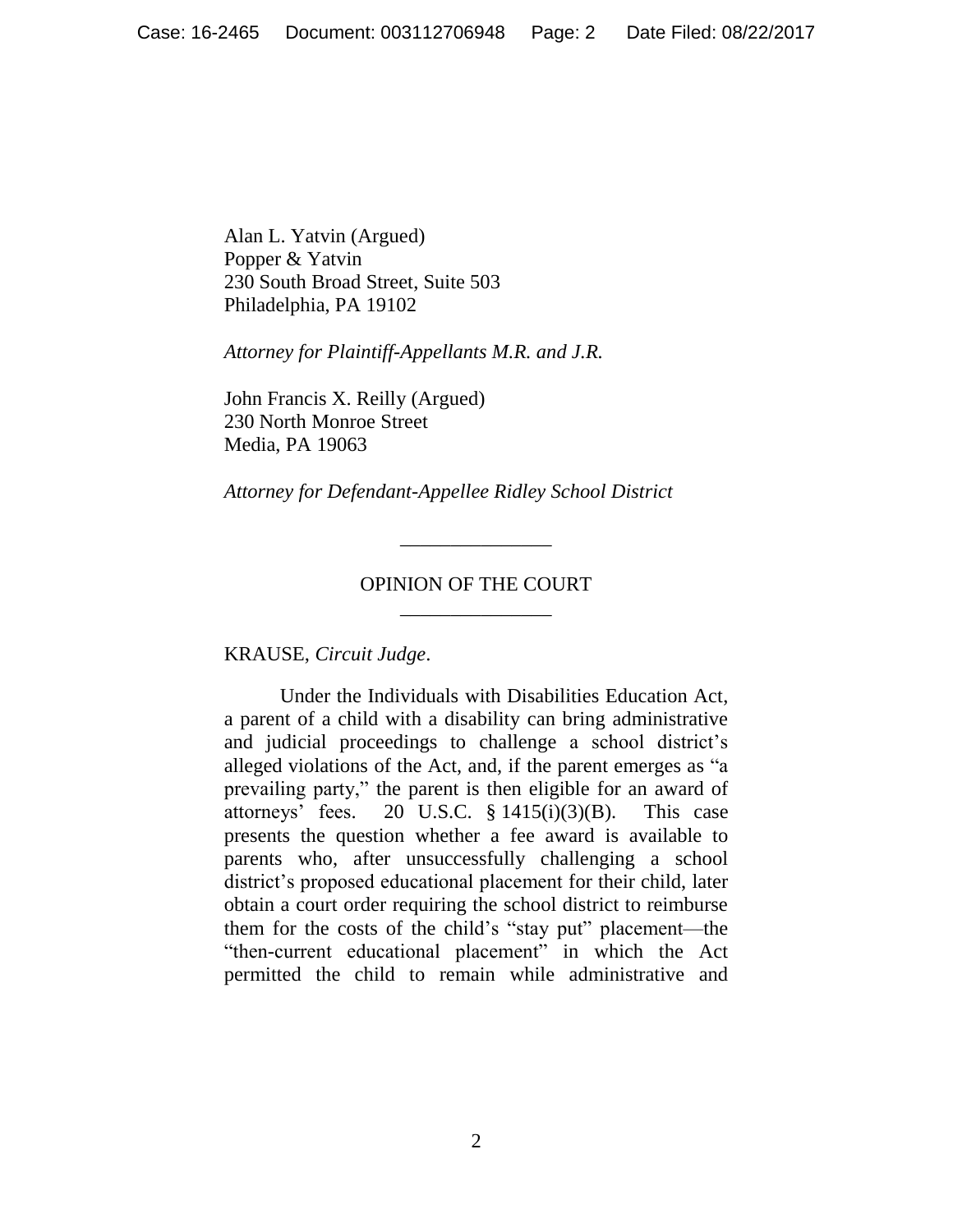judicial proceedings were pending. *Id.* § 1415(j). We answer this question in the affirmative and conclude, consistent with the Act's text and with the opinions of this Court and the other Courts of Appeals, that a court-ordered award of retrospective and compensatory relief, even if awarded under the Act's "stay put" provision, 20 U.S.C. § 1415(j), confers "prevailing party" status. We therefore will reverse the District Court's denial of attorneys' fees and remand for proceedings consistent with this opinion.

### **I. Background**

This case pertains to a long-running dispute between Appellants, the parents of E.R., and Appellee, the Ridley School District, concerning E.R.'s schooling and Ridley's obligations under the Individuals with Disabilities Education Act ("IDEA"), 20 U.S.C. §§ 1400-1482. Before turning to the details of that dispute, we briefly review the statutory framework from which it arose.

# **A. Statutory Context**

The IDEA is a comprehensive statutory scheme enacted "to ensure that all children with disabilities have available to them a free appropriate public education." 20 U.S.C.  $\S$  1400(d)(1)(A). To that end, the Act allocates federal dollars to assist the states' educational services for children with disabilities. *Id.* § 1411(a)(1). In return, recipient states must provide a "free appropriate public education" to children with disabilities residing in their states, an "individualized education program" ("IEP") for each child with a disability, and specified procedural safeguards for children with disabilities and their parents. *Id.* § 1412(a)(1),  $(4)$ ,  $(6)$ .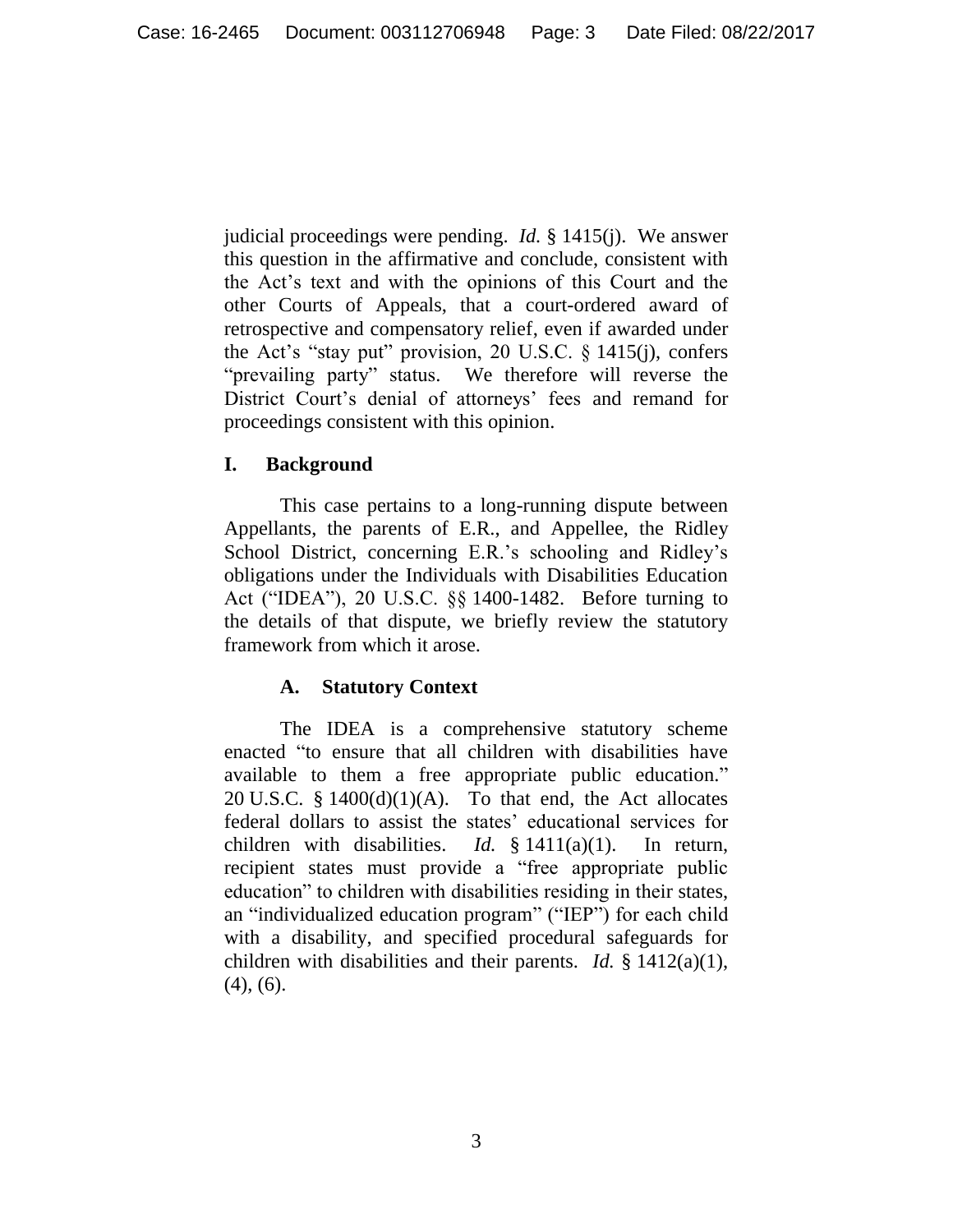One consequence of the IDEA's requirements is that school districts must sometimes reimburse parents of children with disabilities for educational expenses made on their children's behalf. Specifically, because an IEP must account for a child's "strengths," the parents' "concerns" about the child's education, the child's most recent disability evaluation, and the child's "academic, developmental, and functional needs," *id.* § 1414(d)(3)(A), an IEP that meets the Act's requirements may require the child to be placed in a private school. If so, the IDEA obliges the school district, in providing the child with a "free appropriate public education," to reimburse the parents for the child's private-school tuition and related expenses. *See Sch. Comm. v. Dep't of Educ.*, 471 U.S. 359, 363, 369-70 (1985); *see also* 20 U.S.C. §§ 1412(a)(10)(B), 1415(i)(2)(C).

This reimbursement obligation exists not only when the school district and the parents agree that the child should be in private school but also sometimes when they do not. *See generally* 20 U.S.C. § 1412(a)(10)(C). For example, even when parents place a child in a private-school setting to which the school district will not consent, the school district remains liable for the private-school costs if an adjudicator later determines that the private school was the appropriate educational placement for the child. *See Sch. Comm.*, 471 U.S. at 372-74. And even if, on appeal, a court were ultimately to determine that the private school was not the appropriate educational placement, the child is entitled to "stay put" in the "then-current [private] educational placement" during the pendency of the appeal. 20 U.S.C. § 1415(j). In that circumstance, as long as the child is twenty-one years of age or younger, *see* 20 U.S.C. § 1412(a)(1)(A); *Lauren W. ex rel. Jean W. v. DeFlaminis*,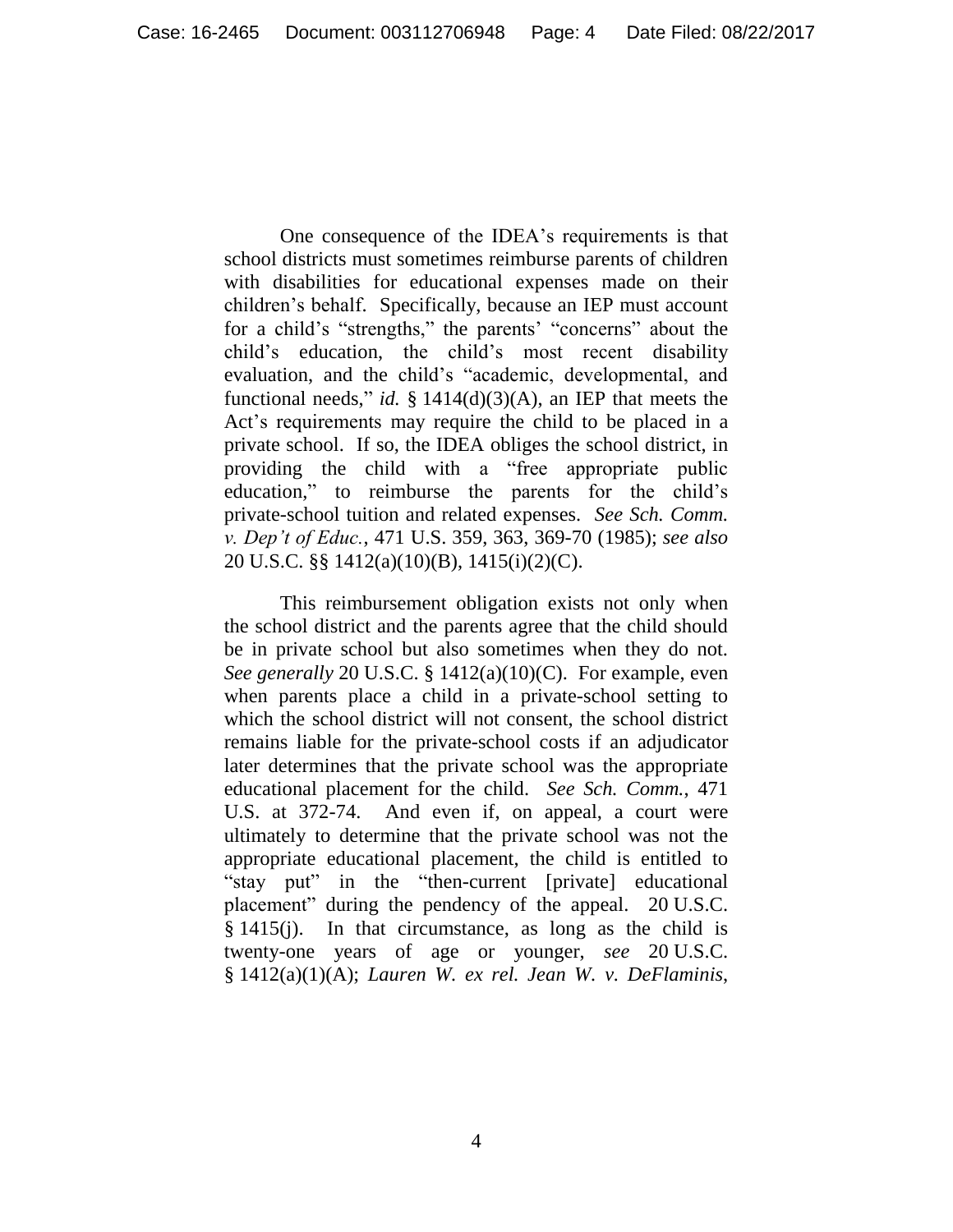480 F.3d 259, 272 (3d Cir. 2007), the school district must continue reimbursing the child's parents until the point, if ever, that the "proceedings," including on appeal, resolve in the school district's favor, *M.R. v. Ridley Sch. Dist. (Ridley IV)*, 744 F.3d 112, 117-19, 124-28 (3d Cir. 2014) (quoting 20 U.S.C. § 1415(j)).

School districts have one more economic reason to adhere to the Act's requirements: although under the "American Rule" parties typically pay their own attorneys' fees, district courts can order school districts that lose IDEA disputes to pay "reasonable attorneys' fees" to "a prevailing party who is the parent of a child with a disability." 20 U.S.C. § 1415(i)(3)(B); *P.N. ex rel. M.W. v. Clementon Bd. of Educ.*, 442 F.3d 848, 852 (3d Cir. 2006). The scope of school districts' potential liability for fee awards is the subject of this appeal, the facts of which we recount below.

### **B. Factual and Procedural Background**

### **1. IEP Litigation**

E.R. attended an elementary school in the Ridley School District for kindergarten and first grade. *Ridley School District v. M.R. (Ridley II)*, 680 F.3d 260, 264 (3d Cir. 2012). After identifying E.R.'s learning disabilities during her first-grade year, Ridley and E.R.'s parents agreed to an IEP for the remaining months of that academic year. *Id.* at 265-66. The parties' IEP negotiations for second grade, however, were unsuccessful because they disagreed about what reading aids would be appropriate for E.R., so E.R.'s parents opted to enroll her in a private school and to file an administrative complaint accusing Ridley of "fail[ing] to develop an appropriate IEP." *Id.* at 267-77.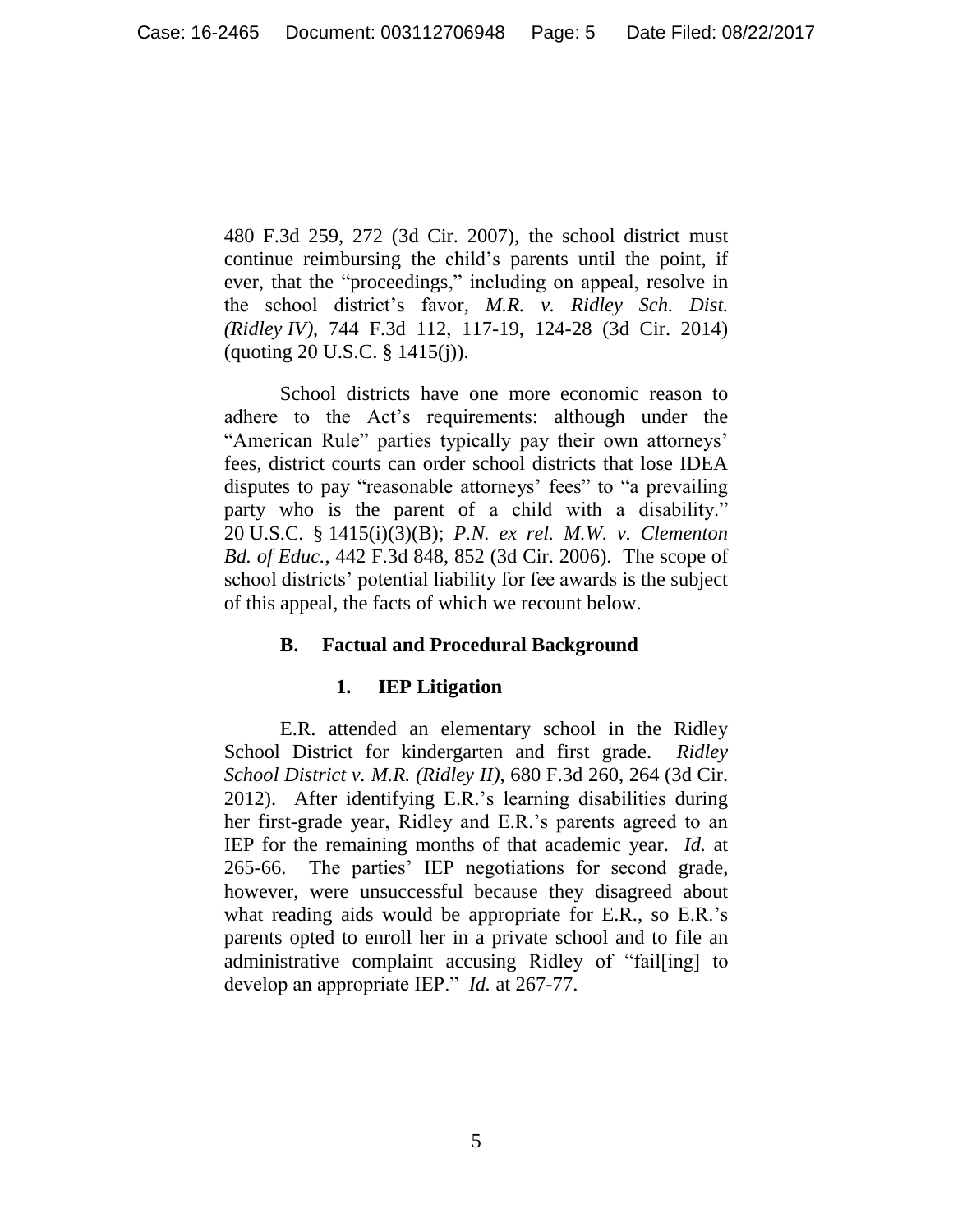The administrative hearing officer agreed with E.R.'s parents and, in a report dated April 21, 2009, opined that Ridley's proposed IEPs "were inadequate and therefore denied E.R. a free appropriate public education." *Id.* at 267 (internal quotation marks omitted). This decision in the parents' favor during the administrative review process equated to "an agreement between the State and the parents" and rendered E.R.'s private-school placement her "then-current educational placement" for purposes of the IDEA's "stay put" provision. *Ridley IV*, 744 F.3d at 119 (quoting 20 U.S.C.  $\S$  1415(j)). Beginning at that point, therefore, Ridley was obliged to reimburse E.R.'s parents for their private-school costs. *See id.*

But the administrative ruling in E.R.'s parents' favor did not fare well in the District Court or on appeal to this Court. After Ridley petitioned for review of the administrative hearing officer's decision, the District Court rejected the parents' contention that the challenged IEPs were "not based on peer-reviewed research" and were therefore deficient, *Ridley Sch. Dist. v. M.R. (Ridley I)*, No. 09-2503, 2011 WL 499966, at \*12-15 (E.D. Pa. Feb. 14, 2011), and we affirmed, explaining that "although schools should strive to base a student's specially designed instruction on peer-reviewed research to the maximum extent possible, the student's IEP team retains flexibility to devise an appropriate program, in light of the available research," *Ridley II*, 680 F.3d at 275-79.

#### **2. Reimbursement Litigation**

E.R.'s parents did not pursue their IEP-related claims further, but they did ask Ridley to reimburse them for their private-school expenses between the administrative hearing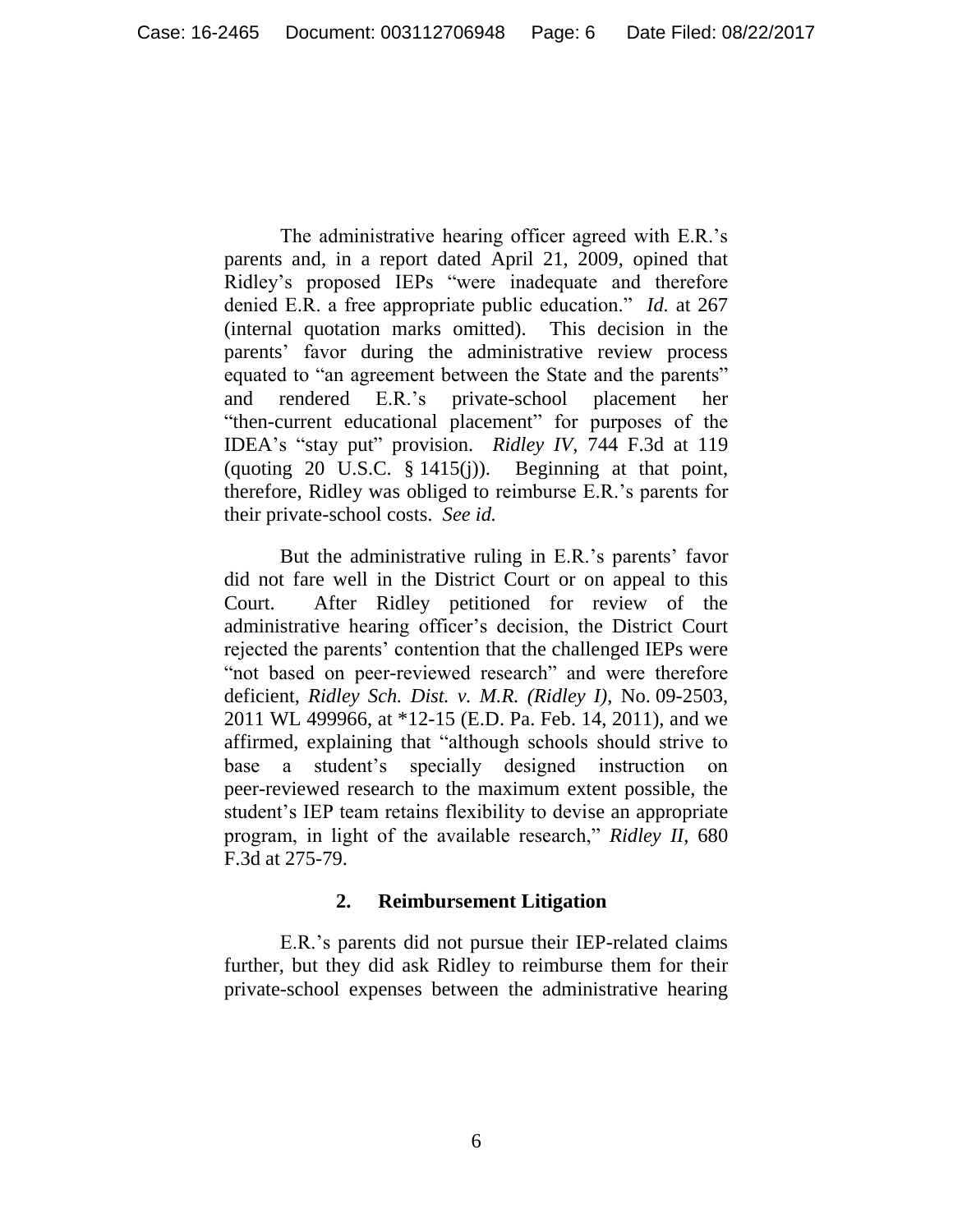officer's decision in 2009 and the conclusion of the IEP appeal in this Court in 2012. *See Ridley IV*, 744 F.3d at 116-17. When Ridley declined, E.R.'s parents filed suit in the District Court under the IDEA's "stay put" provision, 20 U.S.C.  $\S$  1415(j), seeking "to have the cost of [E.R.'s] placement paid through final resolution of the dispute over her educational placement," App. 23.

This time, the District Court ruled in the parents' favor. *See M.R. v. Ridley Sch. Dist. (Ridley III)*, No. 11-2235, 2012 WL 3279230, at \*5-13 (E.D. Pa. Aug. 13, 2012). Although Ridley asserted a trio of defenses—claim preclusion, the parents' alleged failure to bring a compulsory counterclaim under Federal Rule of Civil Procedure 13(a) in their first suit, and the IDEA's ninety-day statute of limitations—the District Court rejected each of them, concluding that Ridley's reimbursement obligations began once the hearing officer issued her decision in E.R.'s parents' favor and continued through the completion of the appeals process. *See id.*

On appeal, we affirmed the District Court's decision on the reimbursement issue in full. *See Ridley IV*, 744 F.3d at 120-28. Ridley then petitioned the Supreme Court for a writ of certiorari, which was denied on May 18, 2015. *See Ridley School District v. M.R.*, 135 S. Ct. 2309 (2015). Only after that denial did Ridley reimburse E.R.'s parents as the District Court had ordered in 2012.

#### **3. Attorneys' Fees Motion**

Having finally obtained the reimbursement they sought, E.R.'s parents filed a motion for an award of attorneys' fees under the IDEA's attorneys' fees provision,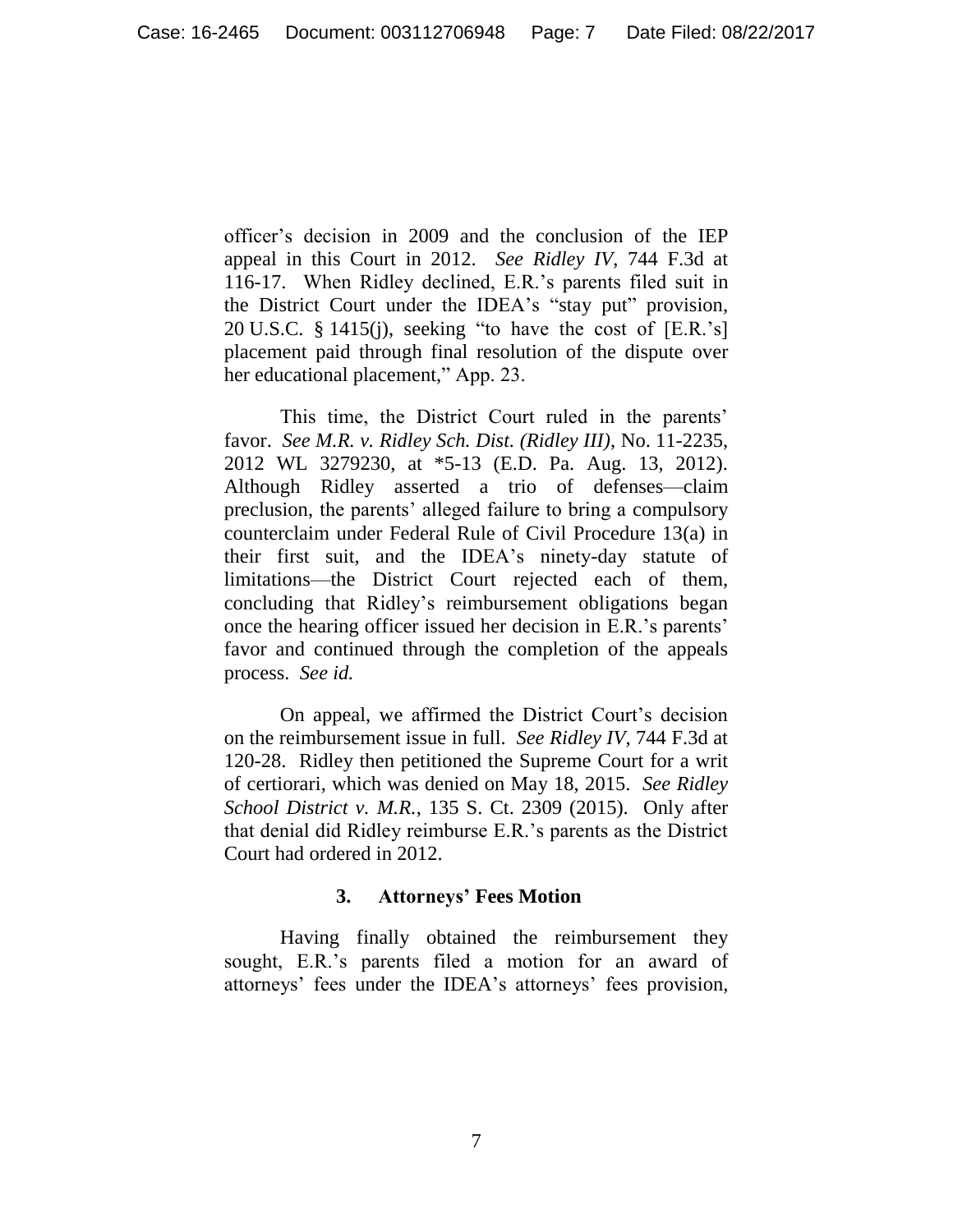20 U.S.C. § 1415(i)(3)(B)(i), but the District Court denied the motion, holding that reimbursement for the costs of E.R.'s temporary "stay put" placement was only "interim" relief and thus E.R.'s parents were not "prevailing parties," App. 10-11. This appeal followed.

### **II. Standard of Review<sup>1</sup>**

Although ordinarily we review attorneys' fees rulings for abuse of discretion, our review is plenary where, as here, the district court based its denial on legal conclusions. *Raab v. City of Ocean City*, 833 F.3d 286, 292 (3d Cir. 2016). That is, the District Court here did not deny fees on the ground that, even if E.R.'s parents were "prevailing part[ies]" under § 1415(i)(3)(B)(i), their success was *de minimis*; if it had, then our review would be for abuse of discretion. *See Farrar v. Hobby*, 506 U.S. 103, 114-16 (1992); *id.* at 119 (O'Connor, J., concurring). Instead, the District Court determined, as a threshold matter, that E.R.'s parents were not "prevailing part[ies]," so the District Court lacked discretion to award any fees. Its determination on the "prevailing party" issue is a legal conclusion over which our review is plenary. *See D.F. v. Collingswood Borough Bd. of Educ.*, 694 F.3d 488, 495 (3d Cir. 2012).

### **III. Discussion**

Applying this standard of review, we conclude, contrary to the District Court's decision, that E.R.'s parents in

<sup>&</sup>lt;sup>1</sup> The District Court had jurisdiction pursuant to 28 U.S.C. § 1331 and 20 U.S.C. § 1415(i)(3)(A). We have jurisdiction pursuant to 28 U.S.C. § 1291.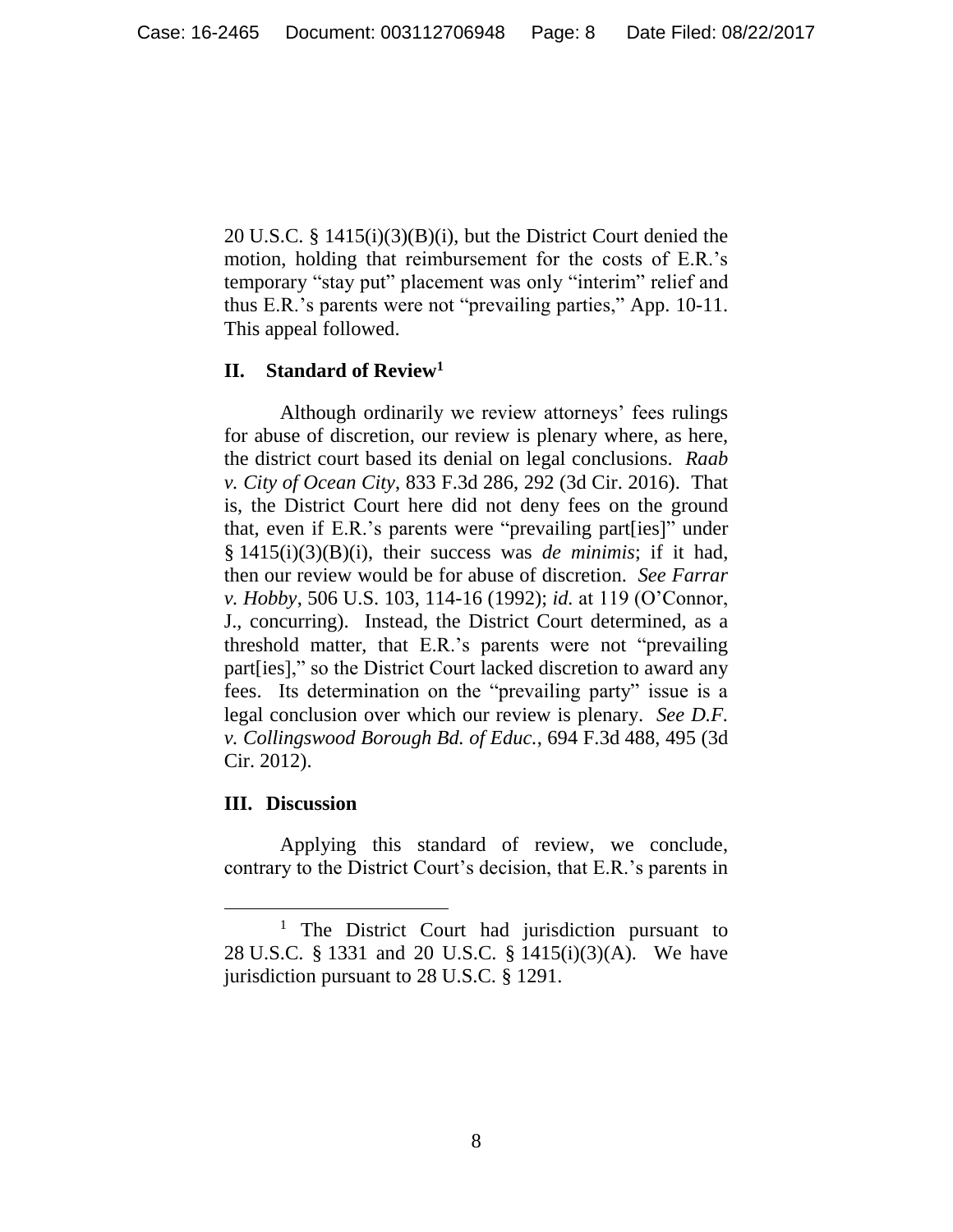fact are "prevailing part[ies]" under  $\S 1415(i)(3)(B)(i)$  and thus are eligible for a fee award. To provide context for the reasons behind our conclusion, we first retrace the District Court's analysis.

The IDEA attorneys' fee provision, like various other statutory fee-shifting provisions, allows courts to award attorneys' fees to a "prevailing party." 20 U.S.C.  $§ 1415(i)(3)(B)(i).<sup>2</sup>$  Because statutory language is generally interpreted in the same way as its "functional equivalent" in a similar context in the United States Code, *Gomez-Perez v. Potter*, 553 U.S. 474, 481 (2008), we interpret this fee provision consistently with other federal statutes using the term "prevailing party," *see Buckhannon Bd. & Care Home, Inc. v. W. Va. Dep't of Health & Human Res.*, 532 U.S. 598, 603 n.4 (2001). Thus, to "prevail" under the IDEA, as under other statutes with "prevailing party" fee provisions, a party must obtain a "material alteration of the legal relationship of the parties" that is "judicially sanctioned." *Raab*, 833 F.3d at 292 (quoting *Buckhannon*, 532 U.S. at 604-05). Importantly, a party achieves a "material alteration" of the parties' legal relationship and "prevail[s]" for attorneys' fees purposes only if he obtains relief that is "in some way merit[s]-based." *Id.* at 293. Fee-shifting under a "prevailing party" statute is not appropriate, for example, when a plaintiff wins a preliminary injunction with respect to a particular request for relief but

 $\overline{a}$ 

<sup>2</sup> *See also, e.g.*, 42 U.S.C. § 1988(b) (certain civil rights statutes); 42 U.S.C. § 2000e-5(k) (Title VII of the Civil Rights Act of 1964); 42 U.S.C. § 3613(c)(2) (Fair Housing Act); 42 U.S.C. § 12205 (Americans with Disabilities Act); 52 U.S.C. § 10310(e) (Voting Rights Act of 1965).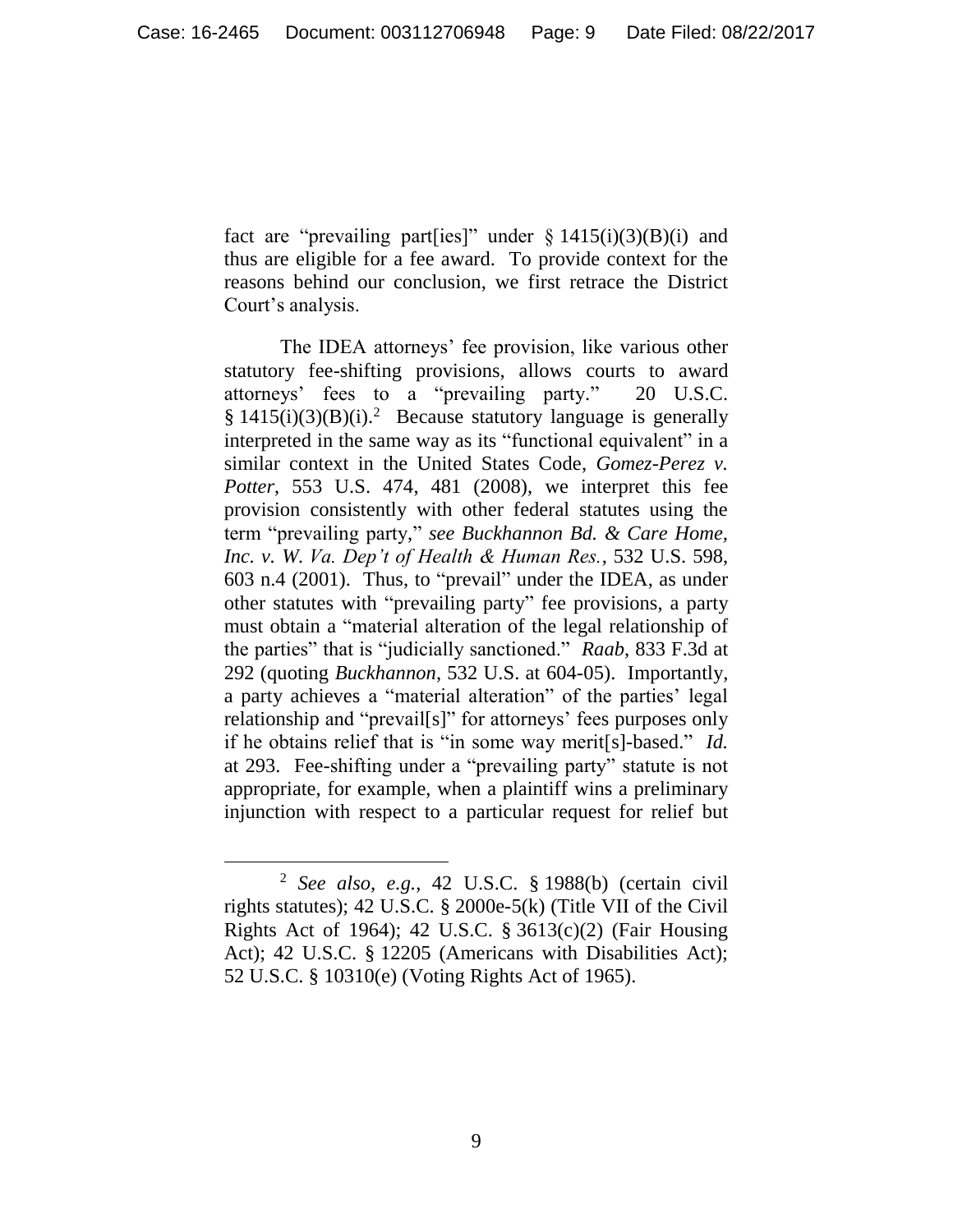then loses on the merits of that request for relief. *See Sole v. Wyner*, 551 U.S. 74, 86 (2007).

In the IDEA context, our opinions in *John T. ex rel. Paul T. v. Delaware County Intermediate Unit*, 318 F.3d 545 (3d Cir. 2003), and *J.O. ex rel. C.O. v. Orange Township Board of Education*, 287 F.3d 267 (3d Cir. 2002), have applied the requirement of merits-based relief to three forward-looking injunctive orders: an order requiring a child's temporary reinstatement to public school after the school district had requested home-schooling, *J.O.*, 287 F.3d at 269-70, a preliminary injunction to preserve supplemental services previously provided by a school district, *John T.*, 318 F.3d at 549-50, and a contempt order aimed at ensuring the school district's compliance with the preliminary injunction, *id.* at 551, 554. We held in *John T.* and *J.O.* that all three orders relating to temporary and preliminary relief were not merits-based and thus could not confer "prevailing party" status under § 1415(i)(3)(B)(i). *See John T.*, 318 F.3d at 558-60; *J.O.*, 287 F.3d at 273-74.<sup>3</sup>

 $\overline{a}$ 

<sup>&</sup>lt;sup>3</sup> We acknowledge that our conclusion with respect to the preliminary orders in *J.O.* and *John T.* exists in tension with the fact that, when a preliminary injunction pertains to a child's education, the injunction awards schooling or supplemental services that cannot be nullified, even if an adjudicator ultimately holds that those educational services were not required under the IDEA. *See generally N.D. v. Haw. Dep't of Educ.*, 600 F.3d 1104, 1112-13 (9th Cir. 2010) (implying, because the temporary denial of educational services can create irreparable harm, that even interim educational services can create lasting benefits); *Nieves-Márquez v. Puerto Rico*, 353 F.3d 108, 122 (1st Cir.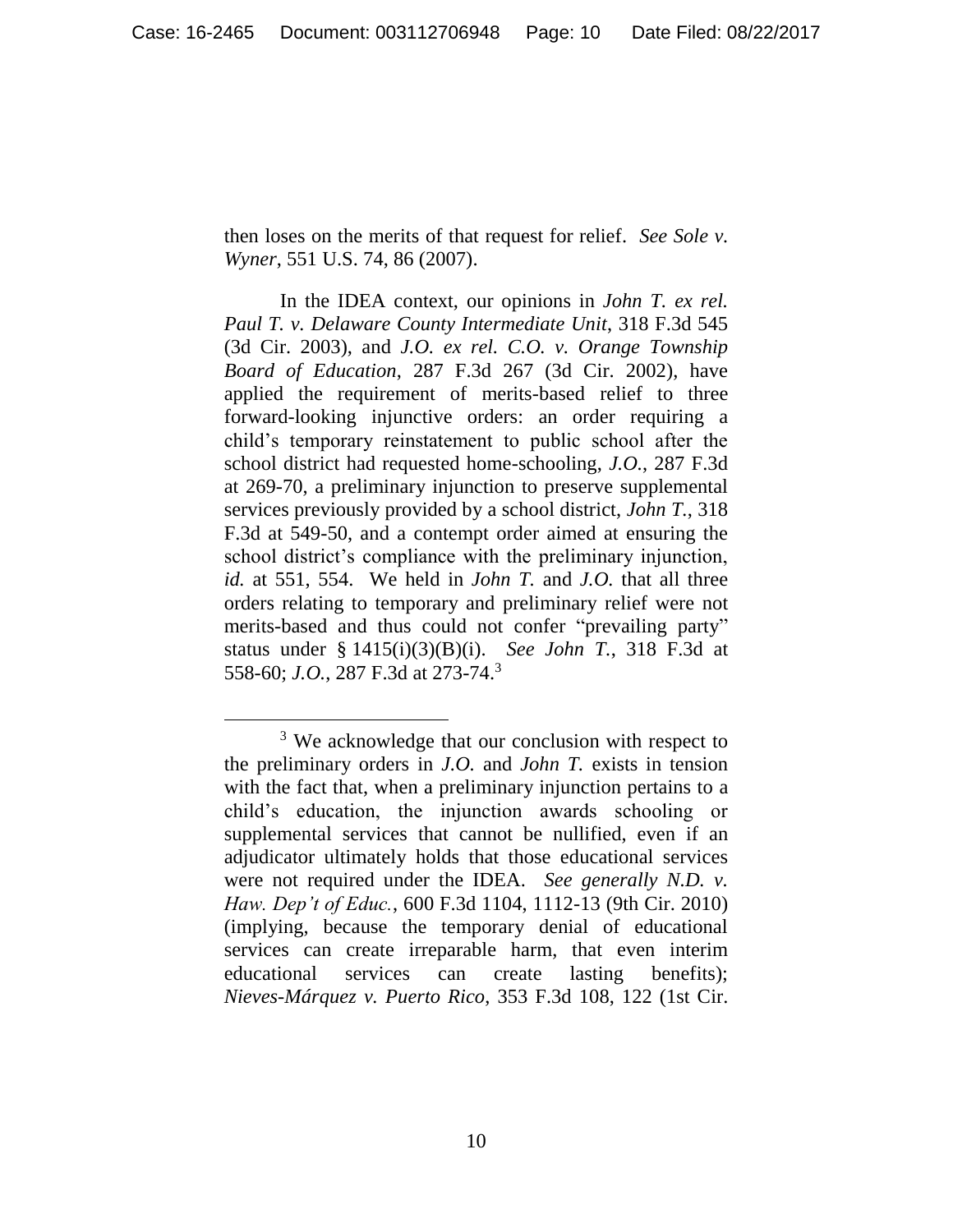In its diligent attempt to follow our opinions in *John T.* and *J.O.*, the District Court here wrote a thoughtful and thorough opinion, denying attorneys' fees because, in comparing the orders in *John T.* and *J.O.* to the reimbursement award here, the District Court reasoned that the reimbursement award was a form of temporary "stay put" relief and that, under *John T.* and *J.O.*, such "interim" relief could not confer "prevailing party" status. App. 10-11. Although we disagree with that analysis, we acknowledge the novelty of the fee motion before the District Court: *John T.* and *J.O.* addressed forward-looking and injunctive IDEA "stay put" relief, but we have never before addressed eligibility for fees in a case where a party received backwardlooking and compensatory relief arising from the IDEA's "stay put" provision.

We hold today that such relief is merits-based and confers "prevailing party" status. In so doing, we draw support, first, from the IDEA's text; second, from our case law; and third, from the persuasive precedent in other Circuits.

<sup>2003) (</sup>same). Indeed, a claim for such preliminary and injunctive educational relief could be viewed as having its own merits, independent of a dispute over a child's IEP or educational placement. *See* 20 U.S.C. § 1415(j). But *J.O.* and *John T.* constrain us to consider preliminary injunctions in the education context no differently from those outside of the education context, and we therefore will ignore any distinctions between educational and non-educational preliminary injunctions in our discussion below.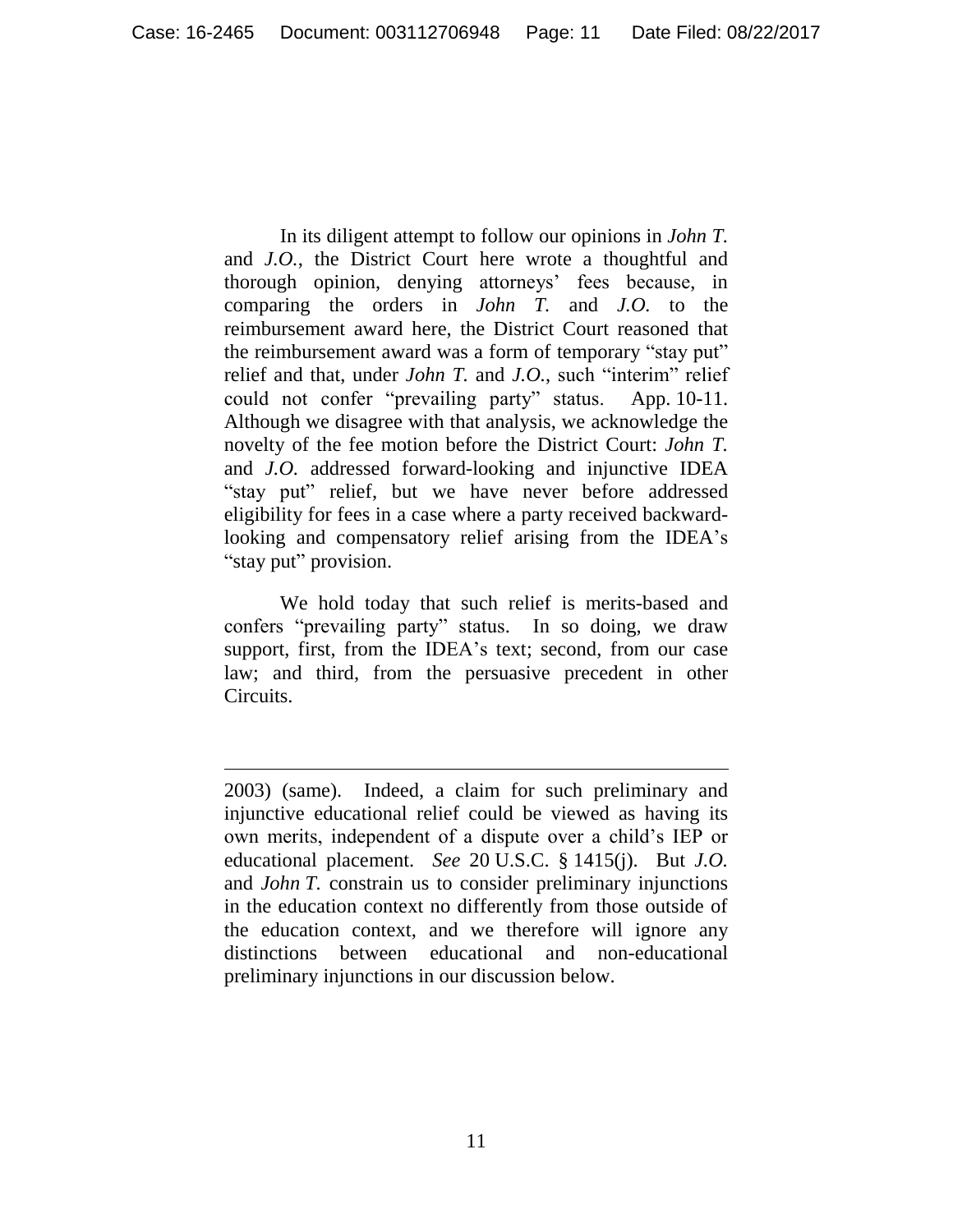## **A. Statutory Text**

#### **1. "Prevailing Party"**

We begin with the IDEA's text. *Kingdomware Techs., Inc. v. United States*, 136 S. Ct. 1969, 1976 (2016). Borrowing from the "prevailing party" fee provision applicable to suits brought under various federal civil rights statutes, 42 U.S.C. § 1988, the IDEA's attorneys' fees provision states that a district court, "in its discretion, may award reasonable attorneys' fees as part of the costs . . . to a prevailing party who is the parent of a child with a disability." 20 U.S.C. §  $1415(i)(3)(B)(i)$ .<sup>4</sup> For that reason, we interpret the language of § 1988 and the IDEA attorneys' fees provision in "the same way," *In re Cmty. Bank*, 418 F.3d 277, 295-96 (3d Cir. 2005), and are bound by our cases addressing § 1988—two of which counsel in favor of holding that E.R.'s parents received merits-based relief that conferred "prevailing party" status. We discuss those two cases below.

First, in *Bagby v. Beal*, we held that, because the plaintiff was afforded a due process hearing, she was the "prevailing party" under § 1988 with respect to her 42 U.S.C.

<sup>&</sup>lt;sup>4</sup> The text of the IDEA attorneys' fees provision itself, by tracking § 1988 nearly verbatim, makes clear that it is premised on § 1988. *See* 20 U.S.C. § 1415(i)(3)(B)(i); *cf.* 42 U.S.C. § 1988. The legislative history reinforces that conclusion, as a conference report on the IDEA's "prevailing party" fees provision expressly references *Marek v. Chesny*, 473 U.S. 1 (1985), a Supreme Court case interpreting § 1988. *See* H.R. Rep. No. 99-687, at 5 (1986) (Conf. Rep.); *see also Marek*, 473 U.S. at 7-18.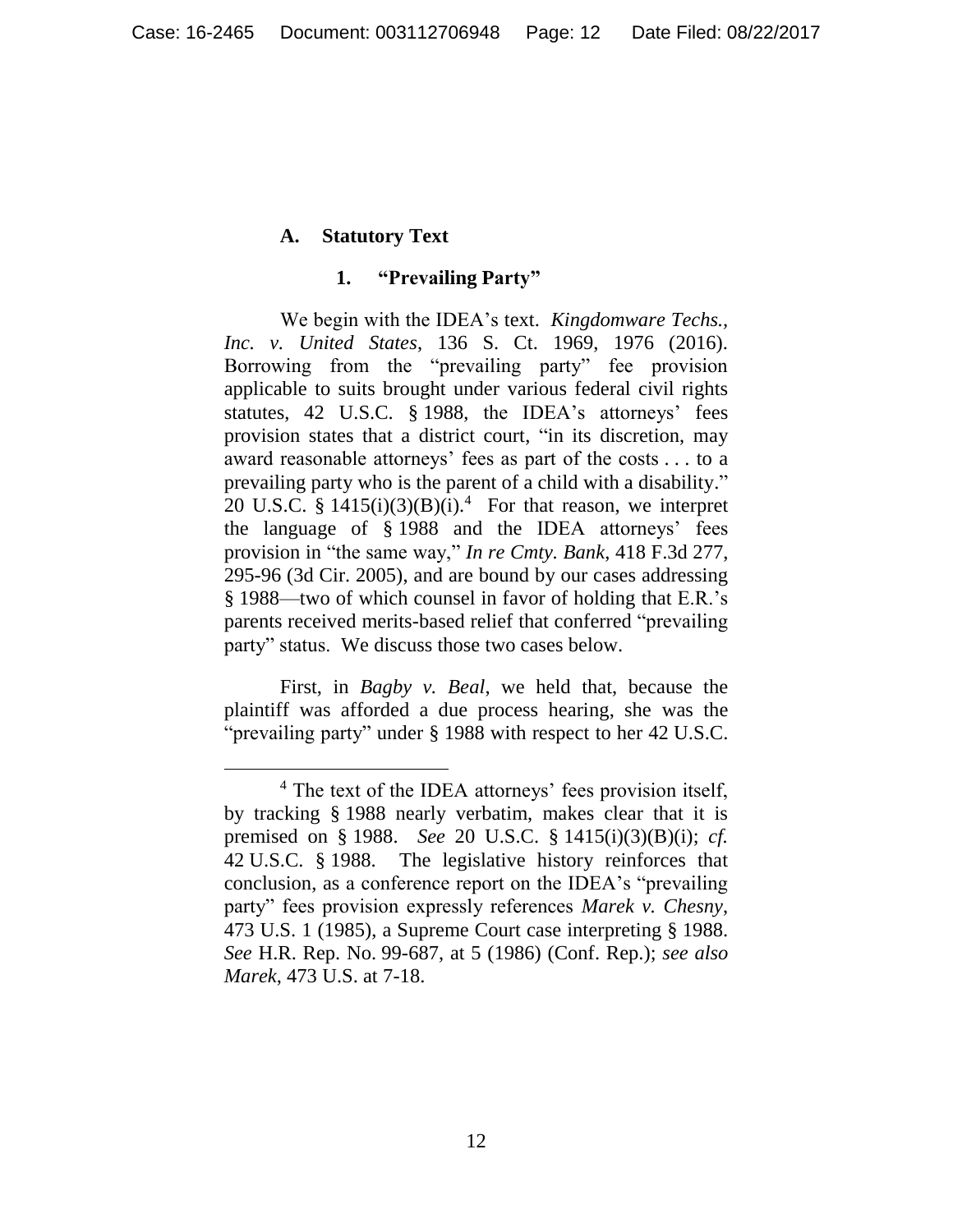§ 1983 procedural due process claim, even if she did not ultimately prevail at the due process hearing. 606 F.2d 411, 414-15 (3d Cir. 1979). We reasoned that the hearing's outcome meant only that the plaintiff did not succeed on her underlying substantive due process claim, even though the fact of the hearing meant that she had prevailed on her procedural due process claim. *See id.*

So too here. Even though E.R.'s parents did not succeed with respect to their request for a permanent private school placement, *see Ridley II*, 680 F.3d at 273-79, they did prevail with respect to their procedural right to reimbursement under the IDEA's "stay put" provision, 20 U.S.C. § 1415(j). *See Ridley IV*, 744 F.3d at 117-19. Indeed, § 1415 has the heading "procedural safeguards," and section headings are "tools available for the resolution of a doubt about the meaning of a statute." *Fla. Dep't of Revenue v. Piccadilly Cafeterias, Inc.*, 554 U.S. 33, 47 (2008) (quoting *Porter v. Nussle*, 534 U.S. 516, 528 (2002)). *Bagby* thus counsels in favor of deeming E.R.'s parents' procedural success a victory "on the merits" that conferred "prevailing party" status. *Bagby*, 606 F.2d at 415.

Second, in *People Against Police Violence v. City of Pittsburgh*, we held that the plaintiffs were "prevailing parties" under § 1988 by virtue of an injunction that had permanently prevented the defending city from enforcing an unconstitutional ordinance; had granted the plaintiffs "what they sought on an enduring basis"; and had been a temporary or "preliminary" injunction only in the sense that it did not apply to the city's later-revised ordinance, which had remedied the preexisting constitutional defects. 520 F.3d 226, 228-30, 232-36 (3d Cir. 2008). Given that the district court's analysis of claims and defenses with respect to the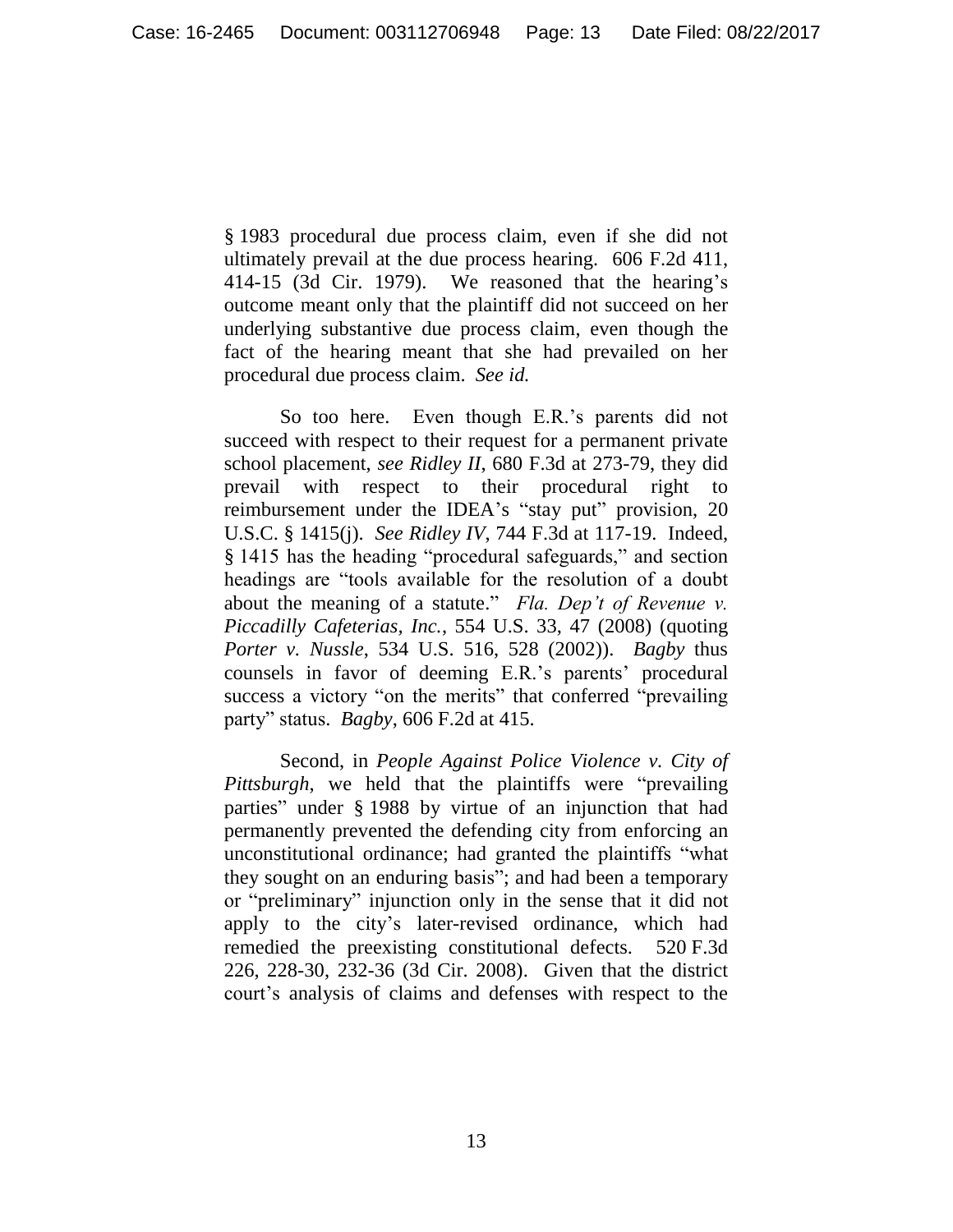unconstitutional first ordinance was independent of its analysis with respect to the revised ordinance, we held that the injunction afforded the plaintiffs "lasting relief on the merits of their claims," *id.* at 229-30, 234, providing "an example of that rare situation where a merits-based determination is made at the injunction stage," *Singer Mgmt. Consultants, Inc. v. Milgram*, 650 F.3d 223, 229 (3d Cir. 2011) (en banc).

Here, likewise, the particular claims and defenses about E.R.'s educational placement, which the parties had litigated in the IEP action, were independent of the claims and defenses about Ridley's "stay put" obligations, which the parties litigated in the reimbursement action. *Compare Ridley IV*, 744 F.3d at 120-28, *with Ridley II*, 680 F.3d at 267-83. Because the presence of independent claims and defenses signals the presence of independent merits, *see People Against Police Violence*, 520 F.3d at 229-30, 234; *see also Sch. Dist. v. Lake Asbestos of Quebec, Ltd. (In re Sch. Asbestos Litig.)*, 842 F.2d 671, 678 (3d Cir. 1988), our reasoning in *People Against Police Violence*, like our decision in *Bagby*, favors the view that the reimbursement obtained here, arising from claims and defenses that were independent of those relating to E.R.'s IEP, conferred "prevailing party" status to E.R.'s parents.

Read together, *Bagby* and *People Against Police Violence* support an interpretation of "prevailing party" under 42 U.S.C. § 1988 that allows permanent procedural relief, when the plaintiff has obtained it through an independent merits determination, to confer "prevailing party" status. Today we import that analysis into the IDEA context, where, as we explain below, the IDEA's statutory context and "overall object" provide additional support for holding that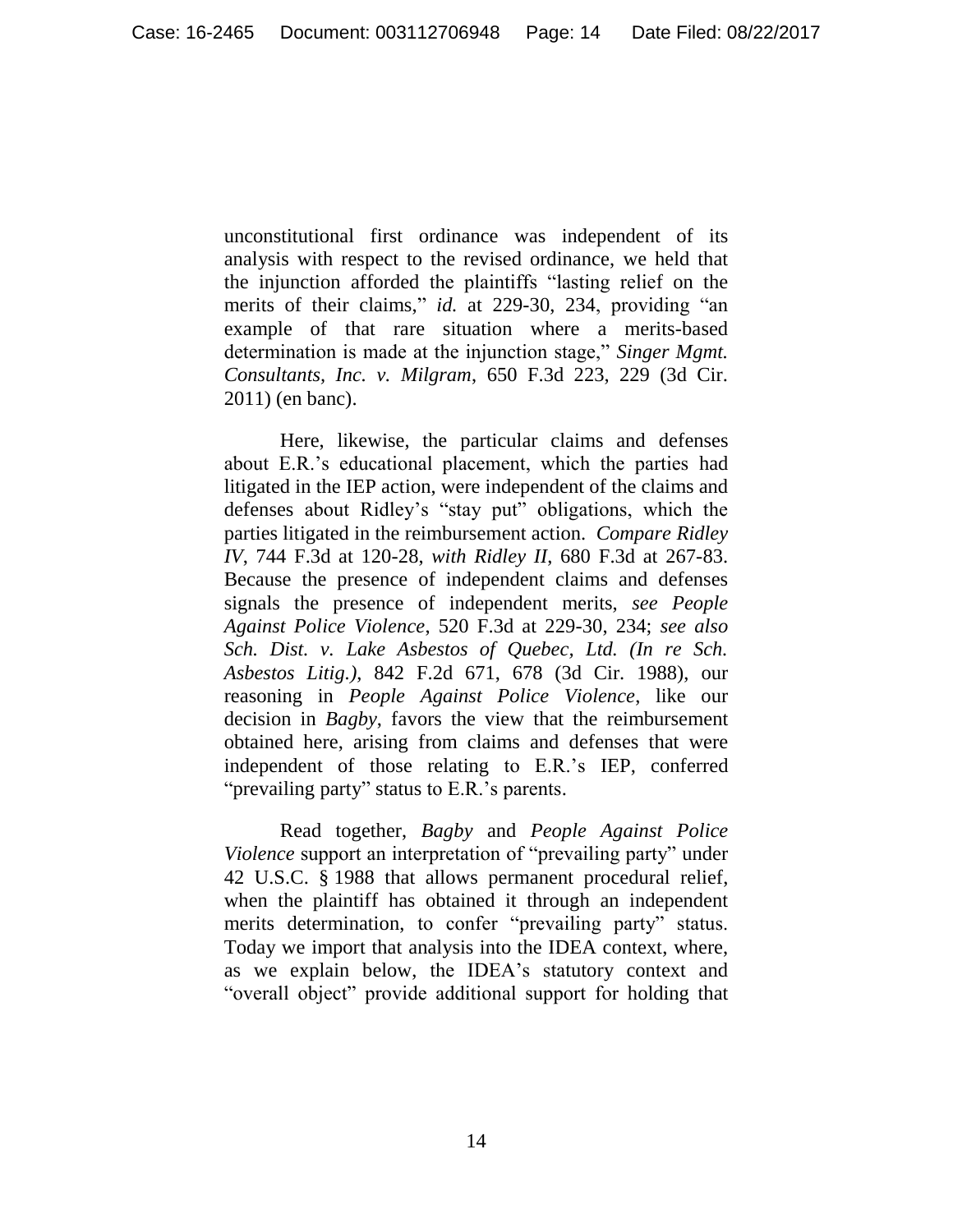E.R.'s parents are prevailing parties. *Long v. Tommy Hilfiger U.S.A., Inc.*, 671 F.3d 371, 375 (3d Cir. 2012) (quoting *Disabled in Action of Pa. v. SEPTA*, 539 F.3d 199, 210 (3d Cir. 2008)).

### **2. Statutory Context**

We read statutory provisions in context, *see King v. Burwell*, 135 S. Ct. 2480, 2489 (2015), and must consider any legislative findings that would "enable us to evaluate [Congress's] legislative judgment," *United States v. Lopez*, 514 U.S. 549, 562-63 (1995). Here, Congress expressly found that "[i]mproving educational results for children with disabilities is an essential element of our national policy of ensuring equality of opportunity ... for individuals with disabilities," 20 U.S.C.  $\S$  1400(c)(1), and thus the statute seeks to make "the education of children with disabilities . . . more effective," to "ensure that all children with disabilities have available to them a free appropriate public education . . . designed to meet their unique needs," and to "ensure that the rights of children with disabilities and parents of such children are protected," *id.* § 1400(c)(5), (d)(1)(A), (d)(1)(B). Along these lines, the IDEA's legislative history reflects that Congress enacted the attorneys' fees provision specifically to ensure "that due process procedures, including the right to litigation if that [becomes] necessary, [are] available to all parents." S. Rep. No. 99-112, at 2 (1985).

These child- and parent-friendly goals are not a reason for us to interpret "prevailing party" under the IDEA any differently than we would under other statutes, *Buckhannon*, 532 U.S. at 610; *John T.*, 318 F.3d at 558, but, in considering the statutory context, we must consider the practical consequences of withholding attorneys' fees in cases like this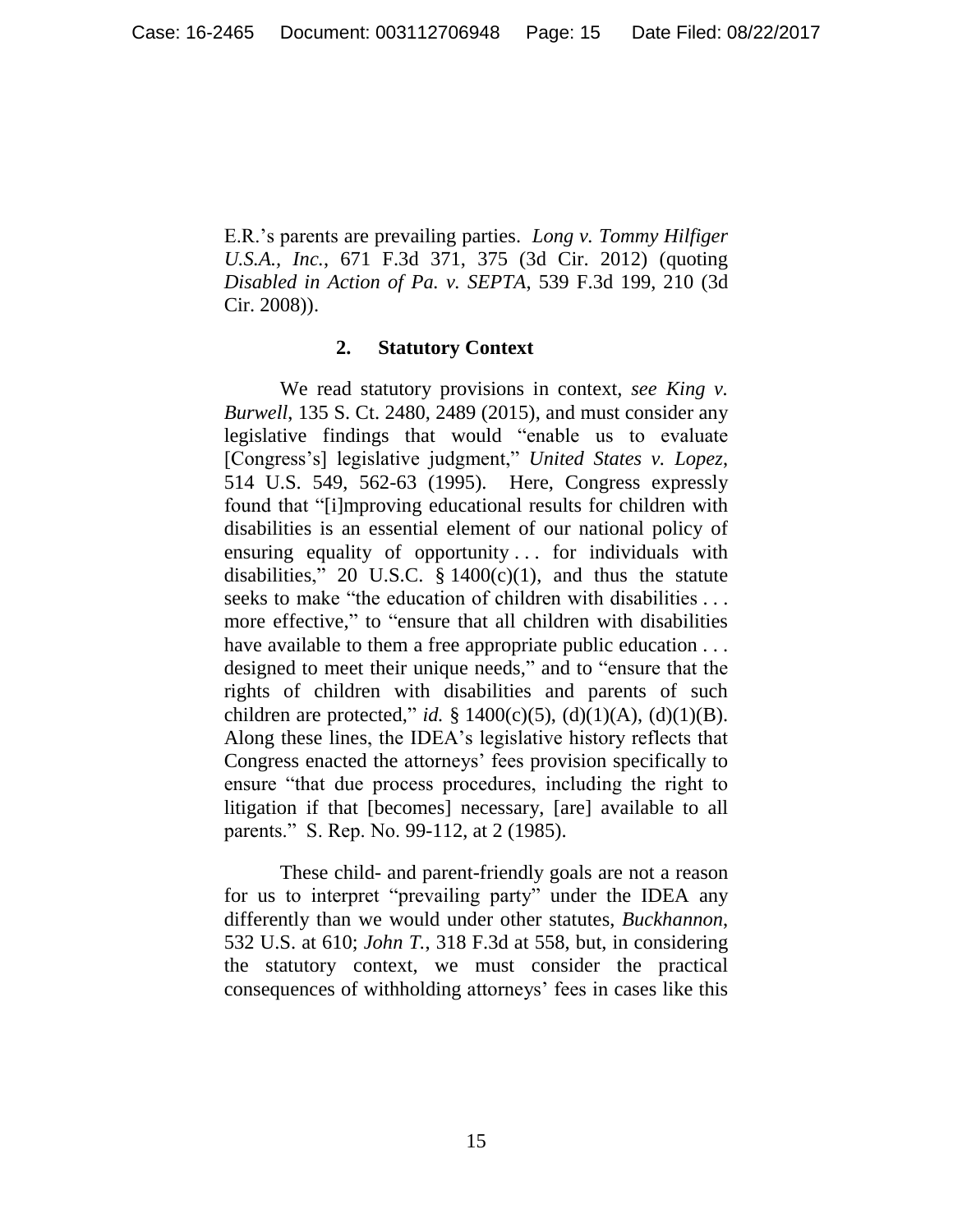one, *see Sturgeon v. Frost*, 136 S. Ct. 1061, 1070 (2016); *Long*, 671 F.3d at 375. After all, courts are "decidedly receptive" to remedies that are "necessary or at least helpful to the accomplishment of the statutory purpose." *Cannon v. Univ. of Chi.*, 441 U.S. 677, 703 (1979).

We accordingly reject Ridley's contention that any and all relief relating to the IDEA's "stay put" provision simply cannot confer "prevailing party" status. Ridley's position, if made law, would render it impossible in many cases for parents, who ordinarily cannot afford private counsel, to enforce their "stay put" rights. *See generally Kay v. Ehrler*, 499 U.S. 432, 436 & n.8 (1991); *Newman v. Piggie Park Enters., Inc.*, 390 U.S. 400, 402 (1968). While we are confident the vast majority of school districts view their mission as collaborative, not adversarial, with parents in their joint endeavor to provide children with meaningful educational opportunities and appropriate support, we cannot ignore the reality of occasional lapses. Nor can we allow school districts that ignore their obligations under the IDEA's "stay put" provision to do so with impunity—a result that is the antithesis of the IDEA's goals. *See* 20 U.S.C. §§ 1400(d),  $1415(f)-(i)$ .

The IDEA's statutory scheme accords far better with an attorneys' fee regime that allows parents to take effective legal action if necessary to enforce their "stay put" rights. Granted, fees are not available when parents seek a forward-looking "stay put" injunction, *see John T.*, 318 F.3d at 558-60; *J.O.*, 287 F.3d at 273-74, but such injunctive relief is often litigated as part and parcel of the underlying proceedings about the child's IEP or educational placement, *see, e.g.*, *John T.*, 318 F.3d at 549-51, with a commensurate reduction in the time and burden of litigation. By contrast,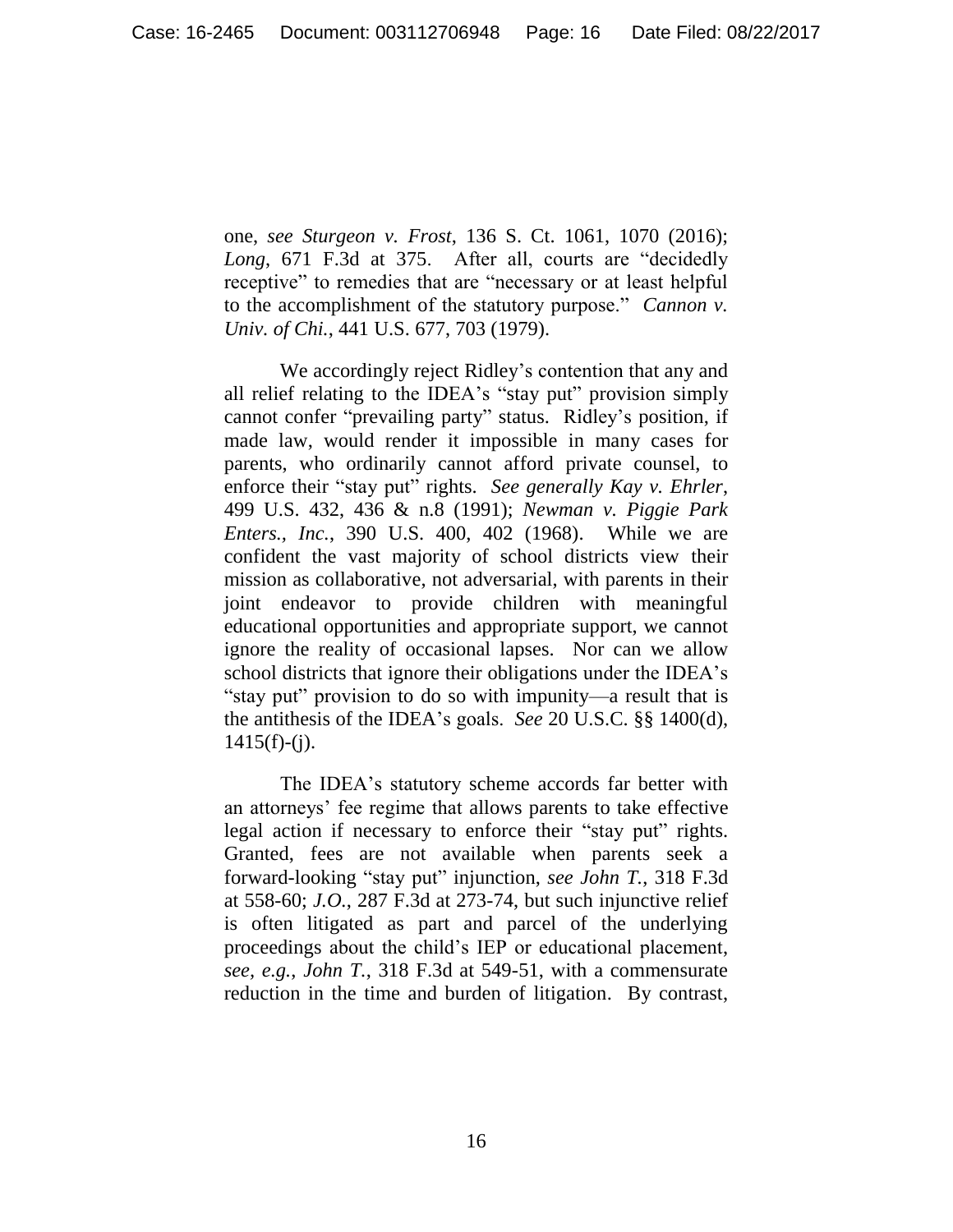when a school district violates its "stay put" obligations and parents must take action—whether by motion or by separate complaint—to obtain retrospective compensatory relief, then, for all practical purposes, the resulting proceedings are separate from any IEP or educational placement proceedings.

Our customary interpretation of the term "prevailing party" and the statutory context of the fee provision at issue compel us to consider not only the course charted by our prior opinions, but also the real consequences of withholding attorneys' fees when parents obtain retrospective compensatory relief arising from the IDEA's "stay put" provision. In situations like these, we conclude that the parents are "prevailing part[ies]" eligible for an award of attorneys' fees under  $\S$  1415(i)(3)(B)(i).

### **B. Third Circuit Cases**

Our previous opinions in the IDEA context buttress our conclusion in this case. In *P.N. ex rel. M.W. v. Clementon Board of Education*, for instance, we held that an award reimbursing parents for the costs of supplemental services conferred "prevailing party" status under the IDEA. *See* 442 F.3d at 850-51, 856-57. Likewise, after affirming the parents' right to reimbursement for the costs of a child's "stay put" placement in *Drinker ex rel. Drinker v. Colonial School District*, we stated that the parents were "entitled to renew their motion for attorneys' fees" on remand, thereby confirming that the parents were prevailing parties. 78 F.3d 859, 863-68 (3d Cir. 1996). Even when discussing reimbursement related to a temporary "stay put" educational placement, thus, our prior opinions establish that retrospective and compensatory relief can ground a fee award.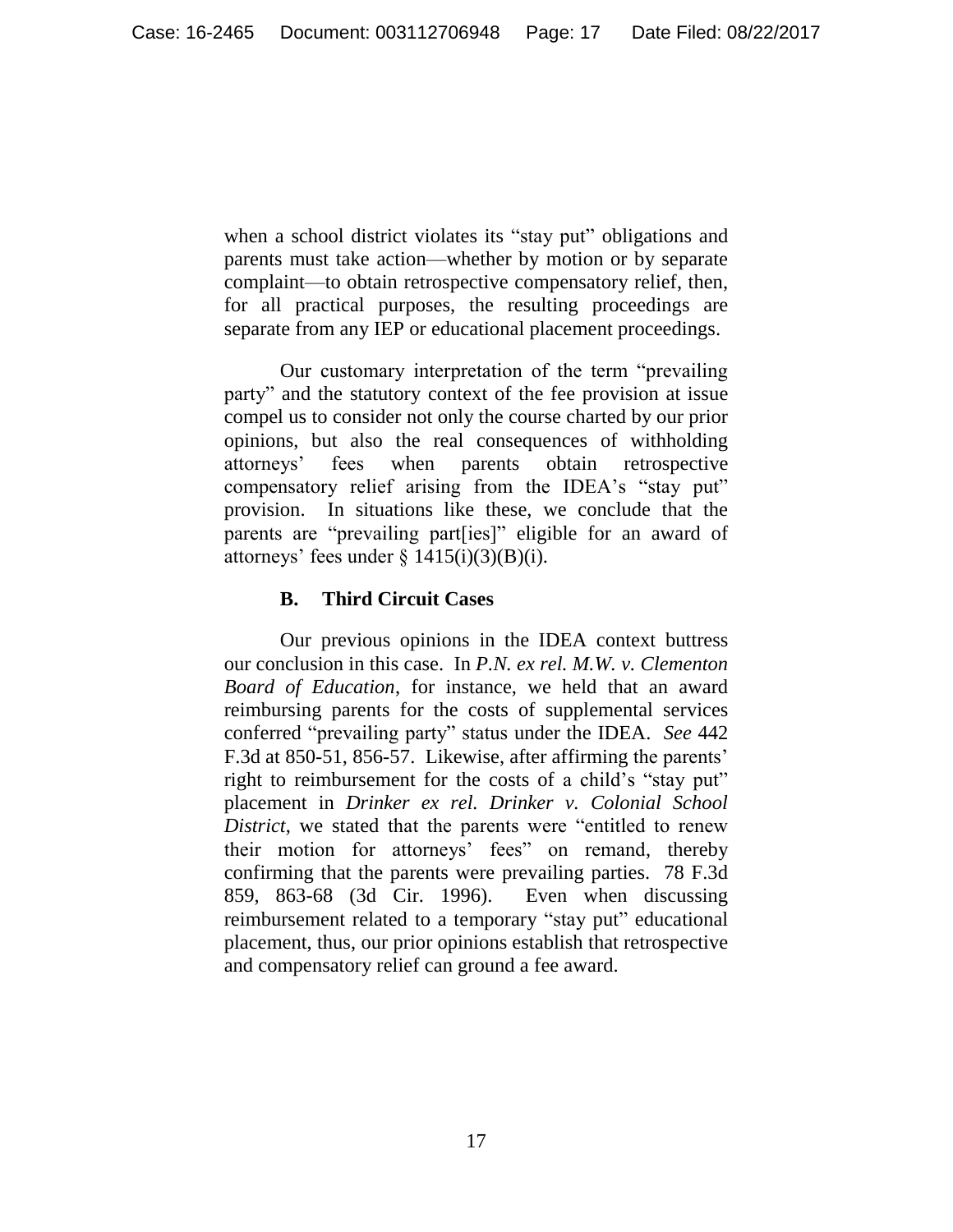Ridley, however, points to isolated phrases in *John T.* and *J.O.* and contends they oblige us to hold that relief arising from the IDEA's "stay put" provision can never confer "prevailing party" status. Not so. The school district ignores the procedural postures of those cases, which, as discussed above, involved forward-looking and temporary injunctive relief, not backward-looking and compensatory relief that requires an independent merits determination. *See John T.*, 318 F.3d at 549-51, 558-60 (preliminary injunction); *J.O.*, 287 F.3d at 269-70, 273-74 (order granting temporary reinstatement to public school).

To be sure, the contempt order in *John T.* awarded John T.'s parents \$1100 as a rough estimate of the value of services that the school district, in violating the district court's preliminary injunction, had refused to provide for a particular month. *John T.*, 318 F.3d at 551. But that monetary award, in contrast to the compensatory relief equating to actual damages awarded here, took the form of a remedial civil sanction, existing not merely to remedy "losses sustained due to noncompliance" but also to "coerce compliance" with the district court's underlying injunction. *Id.* at 554 (emphasis omitted) (quoting *United States v. Pozsgai*, 999 F.2d 719, 735 (3d Cir. 1993)). For that reason, the contempt order awarded an amount approximating John T.'s parents' losses, but did not purport to reimburse their actual expenses. *See McDowell v. Phila. Hous. Auth.*, 423 F.3d 233, 240-41 (3d Cir. 2005); *John T.*, 318 F.3d at 554.

As we explained in *John T.*, the contempt order's close relationship with the underlying preliminary injunction alters the nature of the "prevailing party" analysis for such an order: a contempt order is considered "in . . . relation to the underlying relief that it enforces" and cannot confer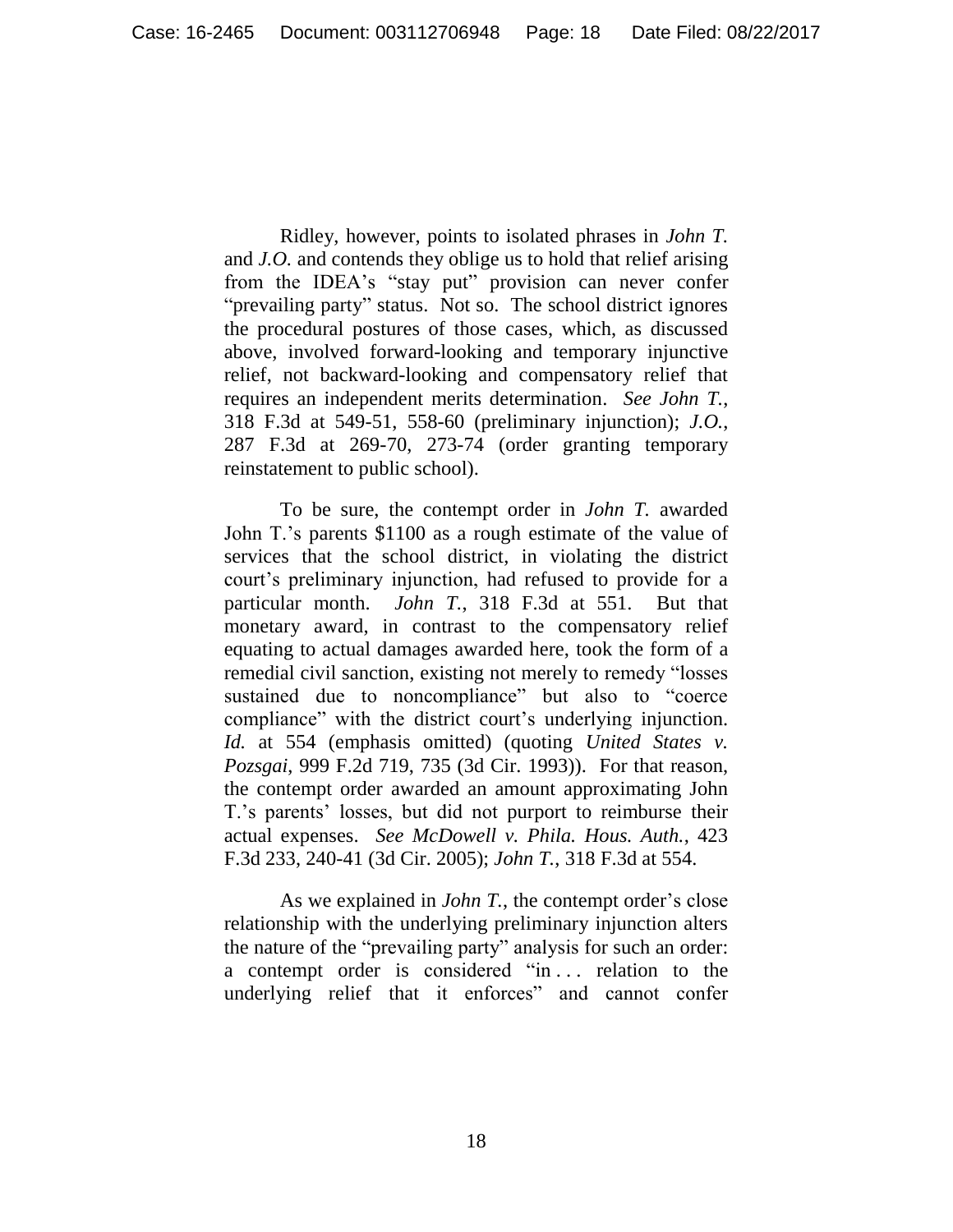"prevailing party" status unless the underlying relief does. *John T.*, 318 F.3d at 559-60. Accordingly, when the underlying relief is forward-looking, injunctive, and temporary, the contempt order is too. *See id.* And the basic equivalence between a contempt order and the underlying relief it enforces extends not only to the "prevailing party" analysis, but also to whether the contempt order is appealable: because "a civil contempt proceeding is a continuation of the underlying civil action from which it arises," in most cases the contempt order is not immediately appealable when the underlying action is not yet appealable. 3A Charles Alan Wright et al., *Federal Practice and Procedure* §§ 703, 714 (4th ed. 2017); *see John T.*, 318 F.3d at 559; *Halderman v. Pennhurst State Sch. & Hosp.*, 673 F.2d 628, 636 (3d Cir. 1982). In *John T.*, thus, the contempt order equated to a rewriting of the underlying forward-looking and temporary injunction in stronger terms, and hence it did not confer "prevailing party" status. *See John T.*, 318 F.3d at 559-60.

What we have here is something wholly different. True, the reimbursement suit arose because of Ridley's refusal to obey its obligations under the IDEA's "stay put" provision, 20 U.S.C. § 1415(j), *see Ridley IV*, 744 F.3d at 119. But E.R.'s interim forward-looking right under § 1415(j) to stay in private school was not at issue, and, in contrast to a contempt order that we must consider in relation to an underlying preliminary injunction, *cf. John T.*, 318 F.3d at 559-60, or forward-looking and temporary injunctive relief, *cf. John T.*, 318 F.3d at 558-59; *J.O.*, 287 F.3d at 273-74, E.R.'s parents' reimbursement award equated to backward-looking compensatory relief intended "to redress the concrete loss that the plaintiff[s] . . . suffered by reason of the defendant's wrongful conduct," *State Farm Mut. Auto.*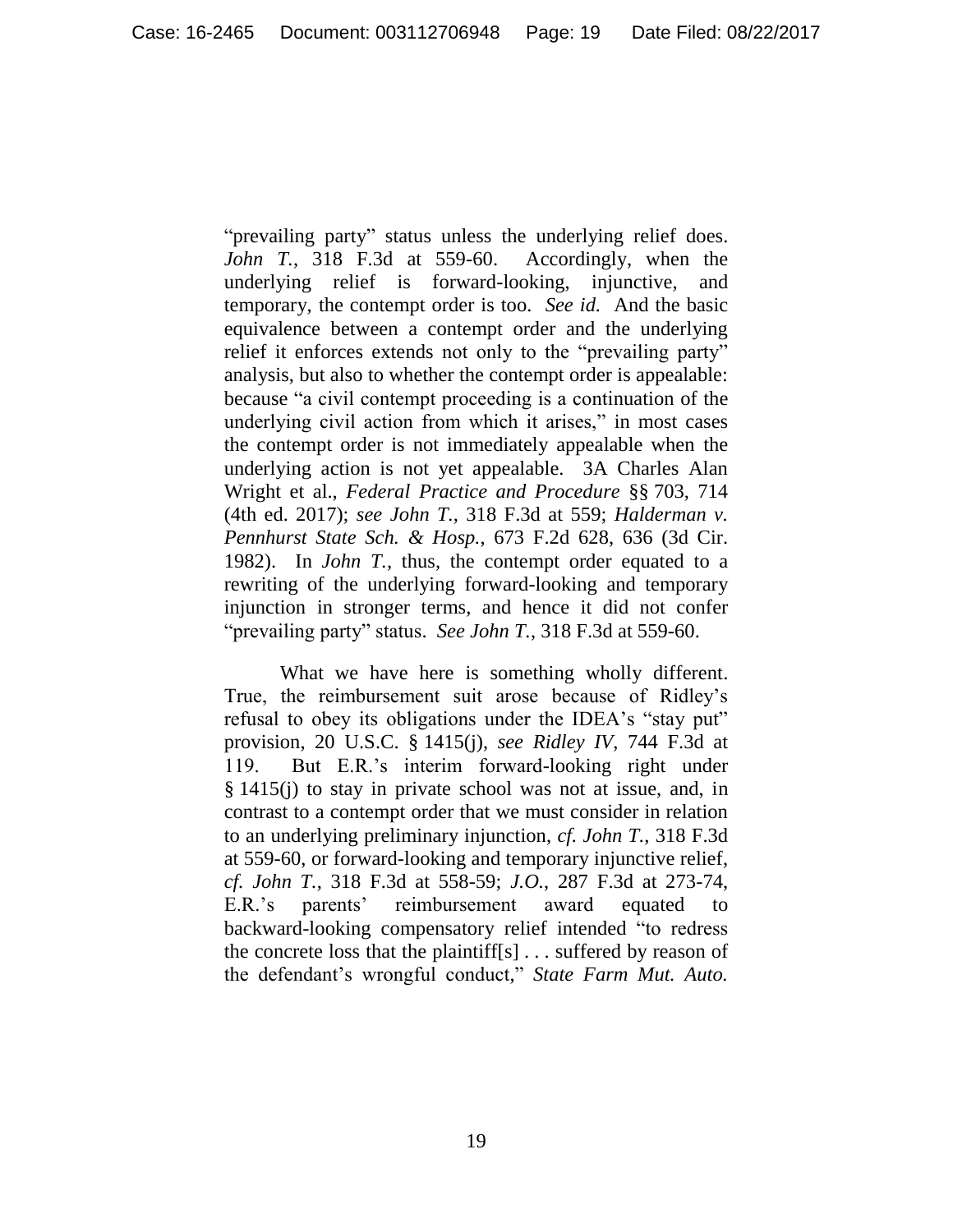*Ins. Co. v. Campbell*, 538 U.S. 408, 416 (2003). The reimbursement award, in other words, had its own, independent merits and sought relief separate from any other relief that E.R.'s parents had sought from Ridley characteristics that confer "prevailing party" status.

### **C. Other Circuits' Cases**

 $\overline{a}$ 

The distinction we adopt today between forward-looking injunctive "stay put" relief and backward-looking compensatory "stay put" relief accords with the approaches taken by our Sister Circuits. On the one hand, other Courts of Appeals addressing forward-looking injunctive orders have held that "stay put" injunctions and similar temporary orders relating to a child's educational placement cannot confer "prevailing party" status, as we did in *John T.* and *J.O.*<sup>5</sup> On the other hand, Courts of Appeals addressing reimbursement awards in the broader context of the IDEA have held generally that retrospective and compensatory relief confers "prevailing party" status,<sup>6</sup> and

<sup>6</sup> *See T.D. v. LaGrange Sch. Dist. No. 102*, 349 F.3d 469, 473, 479-80 (7th Cir. 2003); *G ex rel. RG v. Fort Bragg Dependent Schs.*, 343 F.3d 295, 301, 310 (4th Cir. 2003); *Fowler v. Unified Sch. Dist. No. 259*, 128 F.3d 1431, 1433, 1439-40 (10th Cir. 1997).

<sup>5</sup> *See Tina M. ex rel. S.M. v. St. Tammany Parish Sch. Bd.*, 816 F.3d 57, 58-62 (5th Cir. 2016); *Bd. of Educ. v. Nathan R. ex rel. Richard R.*, 199 F.3d 377, 382 (7th Cir. 2000); *Bd. of Educ. v. Steven L. ex rel. Andrew L.*, 89 F.3d 464, 466-67, 469 (7th Cir. 1996); *Christopher P. ex rel. Norma P. v. Marcus*, 915 F.2d 794, 797-98, 804-05 (2d Cir. 1990).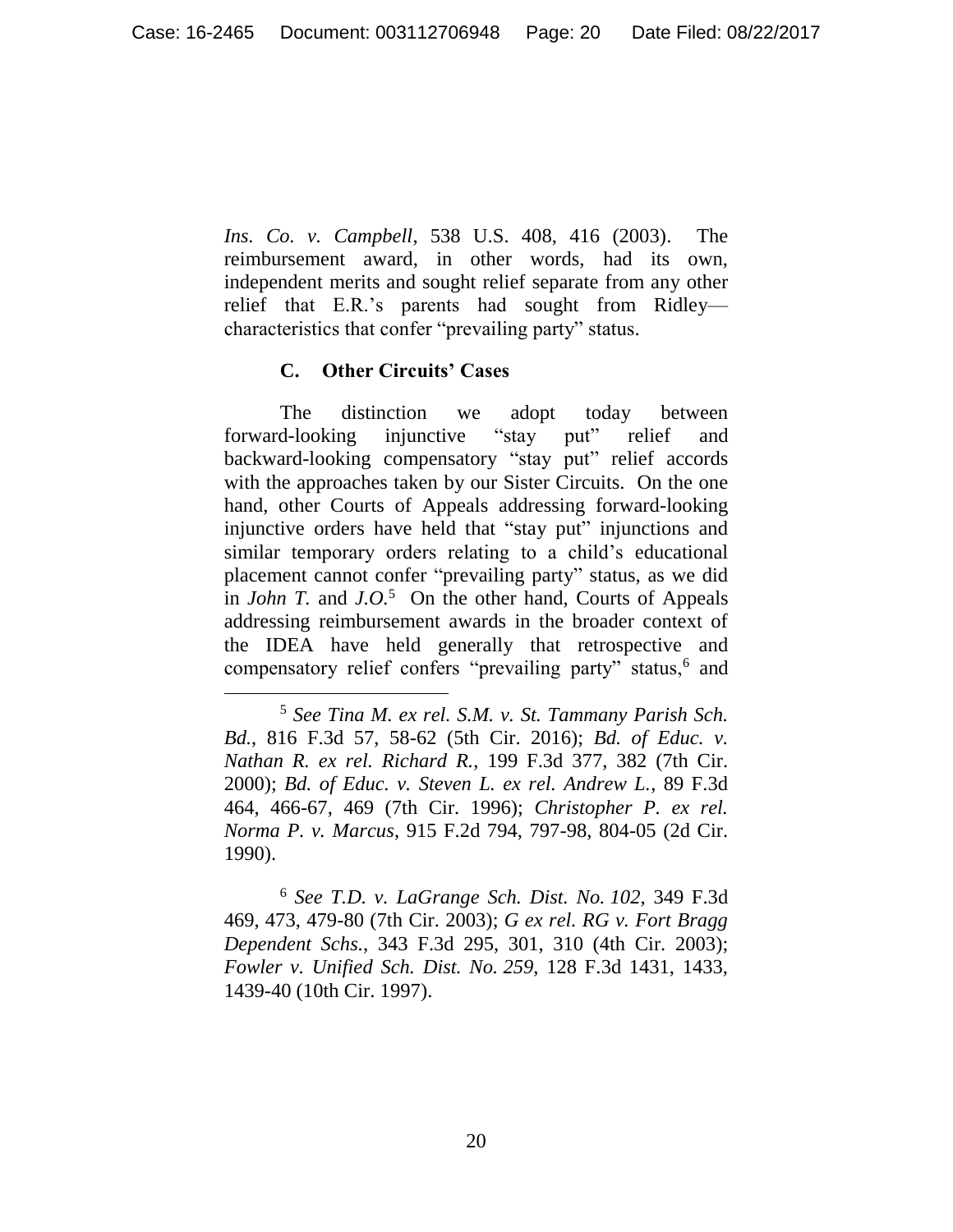both appellate and district courts have ruled, specifically in the context of addressing backward-looking "stay put" relief (analogous to the reimbursement award here) or similar independent relief obtained under the IDEA, that such relief does confer "prevailing party" status, consistent with our conclusion today. 7

**\* \* \***

For the reasons discussed above, we hold that the IDEA's "stay put" provision, 20 U.S.C. § 1415(j), gives rise to two concomitant rights. First, the provision establishes a physical right for a child with a disability to "stay put" in her

 $\overline{a}$ 

<sup>7</sup> *See Me. Sch. Admin. Dist. No. 35 v. Mr. & Mrs. R.*, 321 F.3d 9, 15-16 (1st Cir. 2003); *A.D. ex rel. L.D. v. Dep't of Educ.*, No. 12-0307, 2014 WL 692910, at \*1, \*3 (D. Haw. Feb. 20, 2014); *Dep't of Educ. v. C.B. ex rel. Donna B.*, No. 11-0576, 2013 WL 704934, at \*2-3, \*6-7 (D. Haw. Feb. 26, 2013); *Student X. v. N.Y.C. Dep't of Educ.*, No. 07-2316, 2008 WL 4890440, at \*27 (E.D.N.Y. Oct. 30, 2008); *K.R. ex rel. M.R. v. Bd. of Educ.*, 66 F. Supp. 2d 444, 450-51 (E.D.N.Y. 1999). Citing to *Termine ex rel. Termine v. William S. Hart Union High School District*, Appellants point out that a Ninth Circuit panel held that a tuition reimbursement award "in a separate stay-put action" rendered the parents "prevailing parties." Appellants' Br. 21 (citing *Termine*, 288 F. App'x 360, 362 (9th Cir. 2008)). While we agree that the reasoning of the Ninth Circuit panel is persuasive, pursuant to Ninth Circuit Rule 36-3(a), we cannot ascribe precedential value to *Termine*, which is an unpublished and non-precedential opinion. *See* 9th Cir. R. 36-3.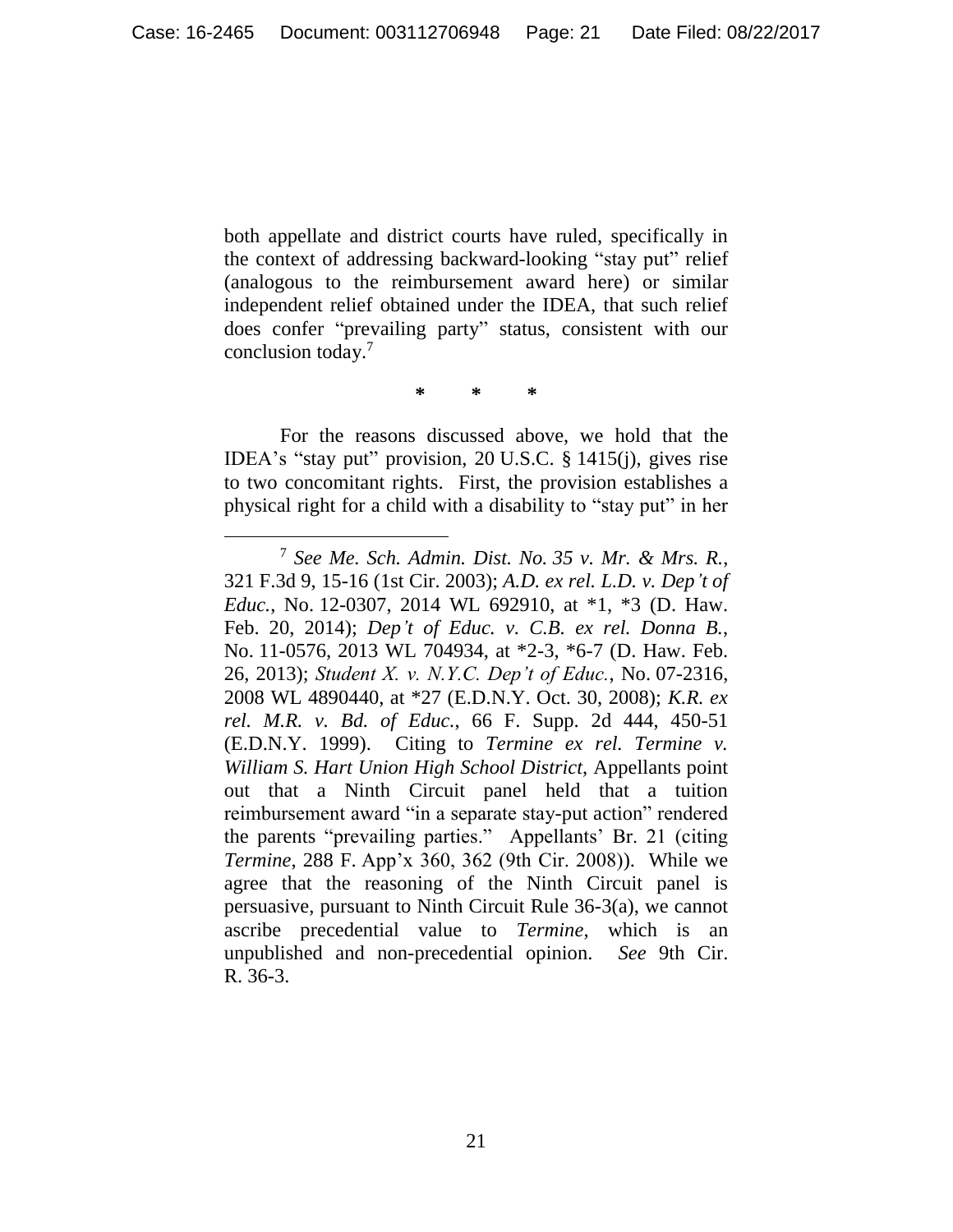"then-current educational placement," which is a temporary right to forward-looking injunctive relief that does not determine the merits of any claim. *See Drinker*, 78 F.3d at 864. Second, if a school district refuses to provide or pay for the child's "then-current educational placement," the "stay put" provision establishes the parents' right to monetary reimbursement or, alternatively, the child's right to compensatory education, both of which are rights to backward-looking compensatory relief and require an independent merits determination. *See Ridley IV*, 744 F.3d at 119; *see also Lester H. ex rel. Octavia P. v. Gilhool*, 916 F.2d 865, 872-73 (3d Cir. 1990).

If the school district violates either right, then the parents can bring administrative or judicial action to enforce the violated right, and the parents' eligibility for a fee award, if they are successful, depends on the underlying right enforced. Where the action enforces the child's physical right to "stay put" and the parents obtain temporary forward-looking injunctive relief, there is no determination "on the merits" and the parents are not eligible for a fee award. *See John T.*, 318 F.3d at 558-59. But where the action enforces the parents' right to reimbursement or the child's right to compensatory education and the parents obtain backward-looking compensatory relief, the action requires an independent merits determination and the parents are eligible for a fee award.<sup>8</sup>

<sup>8</sup> In the course of oral argument, the issue was raised as to whether the "prevailing party" analysis is materially different for actions commenced at the administrative level and seeking backward-looking compensatory relief under the IDEA's "stay put" provision. For the avoidance of doubt, and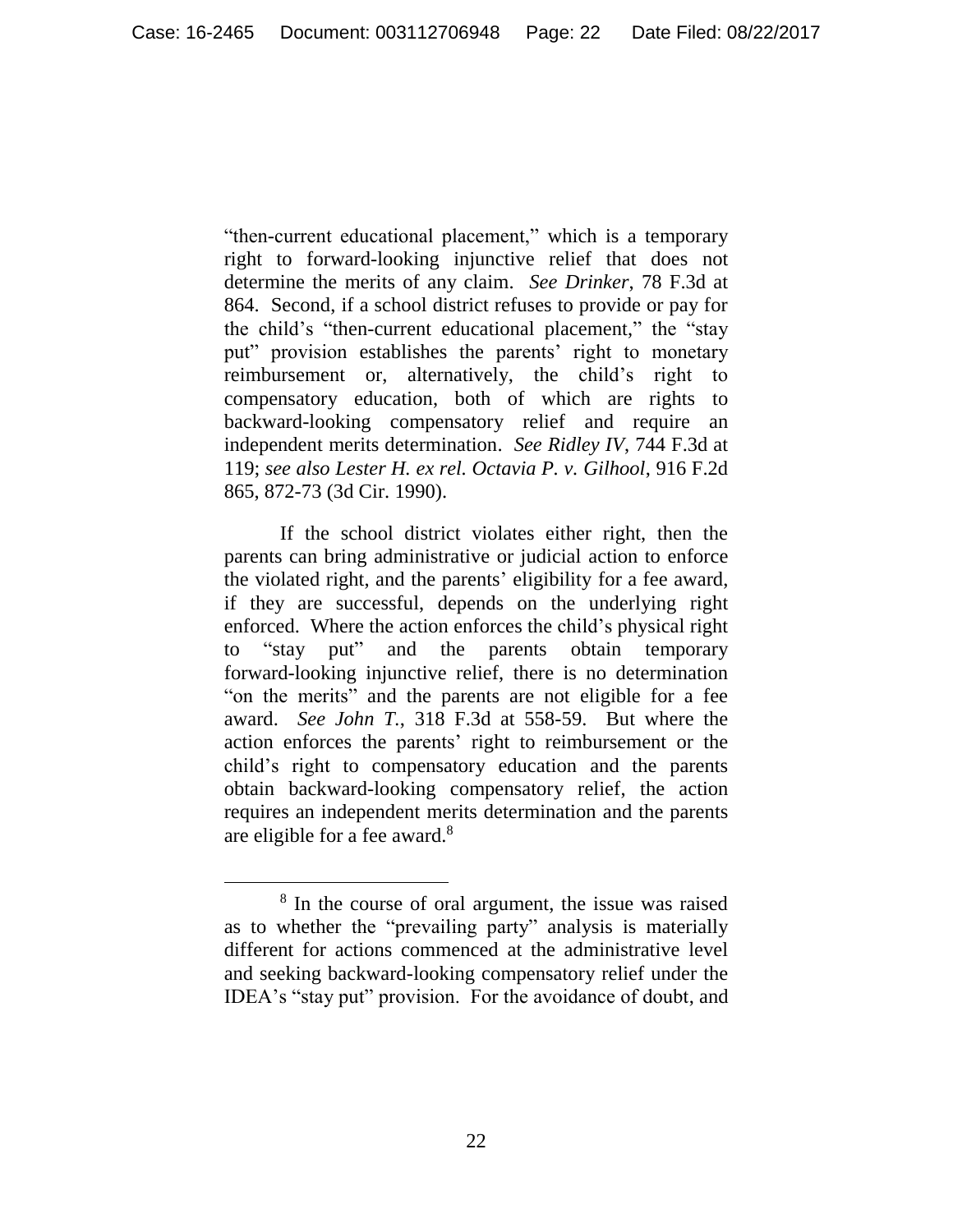E.R.'s parents' reimbursement litigation falls into the latter category: When Ridley refused to pay for E.R.'s "stay put" placement, E.R.'s parents sued for backward-looking compensatory relief, and, when they won the relief they sought, they obtained a merits-based victory. *See Ridley IV*, 744 F.3d at 117-28. E.R.'s parents are therefore "prevailing part[ies]" under the IDEA and are eligible for an award of attorneys' fees, 20 U.S.C. §  $1415(i)(3)(B)(i)$ , to be set by the District Court.<sup>9</sup>

given that there is no exhaustion requirement for actions seeking relief under the IDEA's "stay put" provision, *see Murphy v. Arlington Cent. Sch. Dist. Bd. of Educ.*, 297 F.3d 195, 199-200 (2d Cir. 2002), we hold that parents who obtain backward-looking compensatory relief are prevailing parties under the IDEA, whether they first pursue such relief in an administrative agency or in a court.

<sup>9</sup> In their application for attorneys' fees and costs in the District Court, counsel for E.R.'s parents made a lengthy submission, including multiple declarations concerning the hours expended and the prevailing rates for attorneys of comparable experience. While we leave it to the District Court on remand to consider the amount of E.R.'s parents' fee award in the first instance, we note that the litigation here was conducted by highly qualified and experienced counsel and was itself extensive and protracted, with proceedings spanning from March 2011 to April 2016 and encompassing pleadings, motions, and briefing in the District Court; full briefing and argument in the Court of Appeals; and opposition to a petition for certiorari in the Supreme Court.